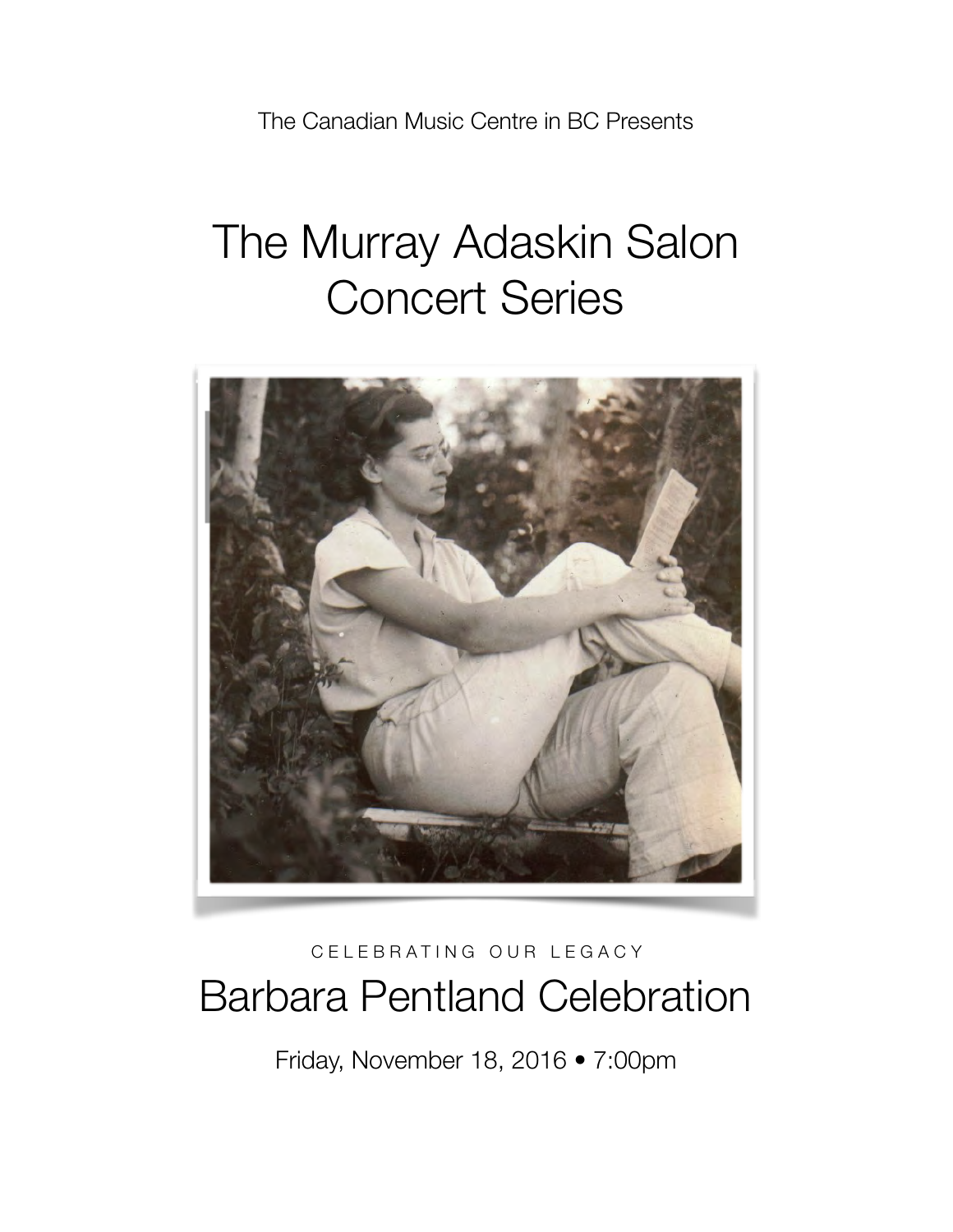## As a courtesy…

Please turn off the sound for all phones and other electronic devices.

You are welcome to take non-flash photos during applause between pieces, but please refrain from taking photos during a performance and between movements, thank you.



We encourage you to post your photos and share your experience on social media using the hashtag #CMCBC

CMC BC on Twitter: @MusicCentreBC CMC BC on Facebook: facebook.com/CanadianMusicCentreBC Website: musiccentrebc.ca

CMC National on Twitter: @CMCnational CMC National on Facebook: facebook.com/CanadianMusic Website: musiccentre.ca



Red and white wine from Chaberton Estate Winery, a local vineyard in Langley, BC, is available at the lobby bar.



Show your ticket and get 10% off all hot beverages at Breka Bakery next door at 855 Davie Street.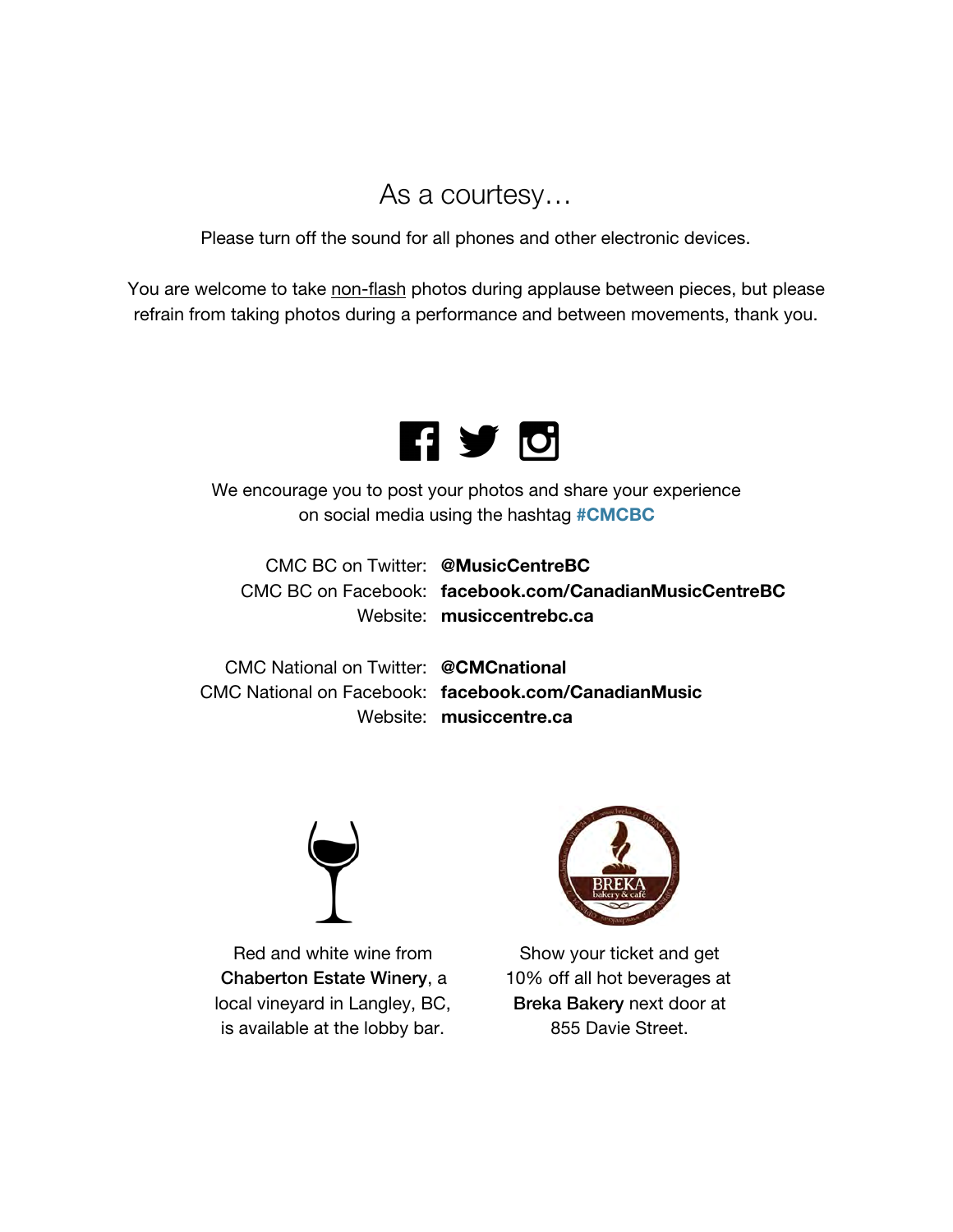## Letter from the BC Director

This concert tonight celebrating **Barbara** Pentland is the second in our Murray Adaskin Salon Concert Series, a year-long celebration of the first generation of composers to write concert music on the West Coast of Canada.

I wish I'd known Barbara Pentland — I bet she was fascinating!

My impression is that she was an uncompromising rebel, a fiercely independent woman a century ahead of her time, discouraged from composing by nearly everyone she knew including her



parents, the all-male (then) musicians who found her music 'difficult', and the male composers she encountered throughout her life.

To understand Barbara Pentland is to understand the courage and insistent devotion to her own voice that both drove and sustained her against all odds.

She studied with **Aaron Copland**, and her early music was written in an essentially neoclassical style. But once she discovered Anton Webern and the serialists she never looked back. True to form, though, she didn't just adopt serialism; she developed an entirely original atonal musical language of her own.

Barbara Pentland should be celebrated, then, as being at the vanguard of avant-garde music in Canada.

She was also a founding member of the Canadian Music Centre, and it is thanks in part to a large gift from her estate that the BC Region has remained so vibrant over the past fifteen years. Honouring that gift, the CMC music library here in Vancouver bears her name.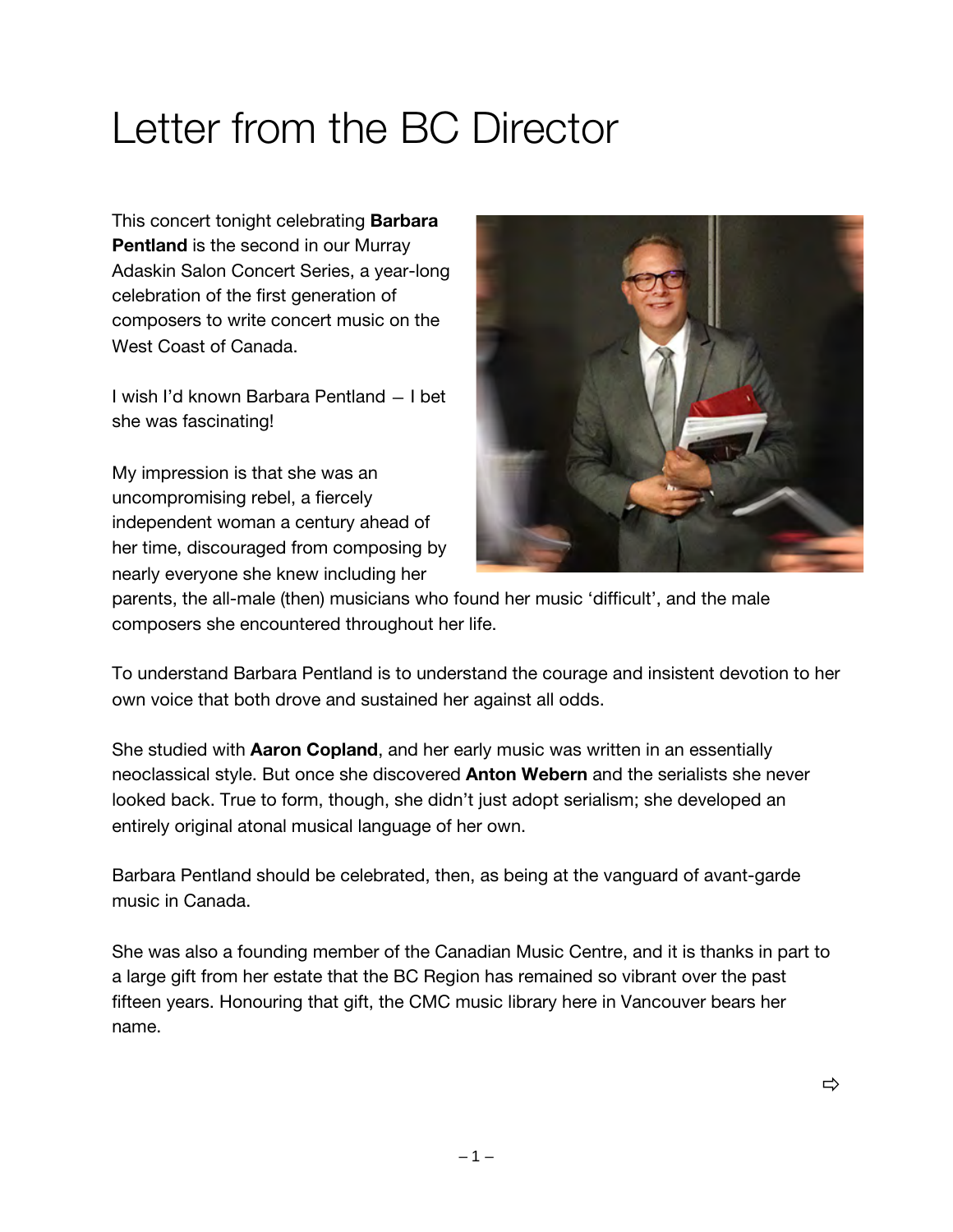In addition to the concerts in this year's series and the documentaries we have commissioned about each composer, we are also creating a lasting program or infrastructure enhancement to honour each of these foundational legacy composers.

To commemorate Barbara Pentland, I'm pleased to announce that we will be launching a new province-wide composition competition next March to be called the Pentland Prize. It will be open to students at every level – from Grade One to Graduate school – starting in the 2017–18 season.

The documentary film being premiered this evening is based on Barbara Pentland's opera, *The Lake*. This significant work, neglected for 60 years following its appearance in 1952, was revived in 2012 by soprano and CMC BC Regional Advisory Council member **Heather** Pawsey. But the recording for the soundtrack of the film, which features Turning Point **Ensemble**, is so good that we went on to record the entire opera which will be released as a boxed set next year along with a DVD of the documentary you will see tonight.

I hope you find tonight's concert a fitting tribute and a compelling introduction to this exotic and completely original Canadian icon of creativity, as we continue this season's voyage of discovery.

Aus 6 X

Sean Bickerton, BC Director Canadian Music Centre / Centre de musique canadienne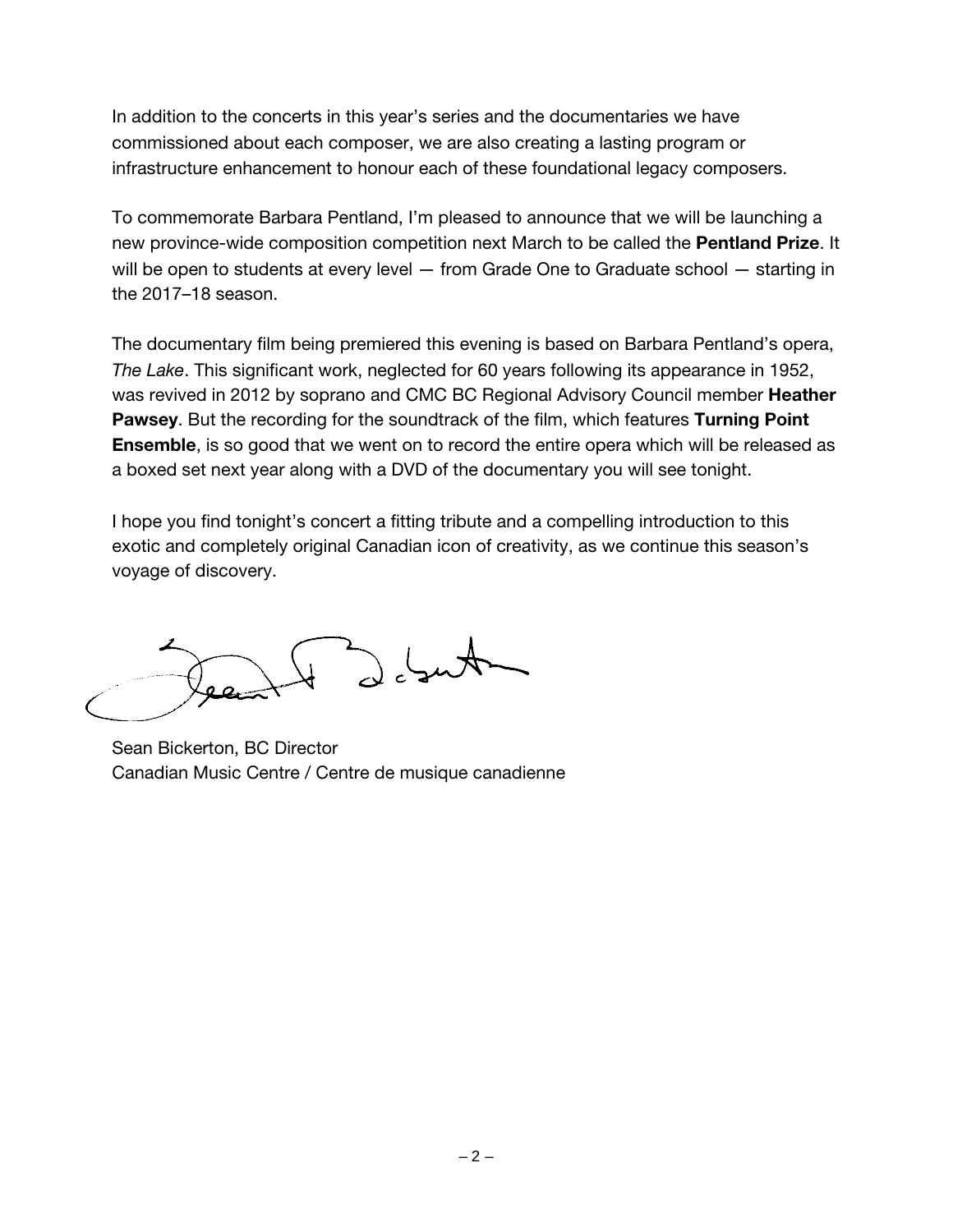## About Tonight's Program



Barbara Pentland was a pioneer, an important member of the first generation of modernist composers in Canada, and a legendary figure in the musical history of British Columbia. Despite encountering discouragement throughout her life, Barbara Pentland's intense commitment to her artistic values never waned. This evening's concert spans nearly fifty years of Barbara Pentland's extraordinary creative output through a broad selection of some of her most beloved chamber works. Pentland's own instrument, the piano, is featured prominently in several pieces ranging from the early *Five Preludes*, composed during Pentland's graduate studies at Juilliard, to the late song for soprano and piano, *Ice Age*, wherein her compositional voice has become much more distilled and concentrated. The program also includes Pentland's two major works for harp, *Commenta* and *Trance*, as well as a more light-hearted *Sonatina* for solo flute, and the mercurial pedagogical miniature *Puppet Show* for piano duo, which reflects Pentland's life-long interest in education.

— Stefan Hintersteininger, 2016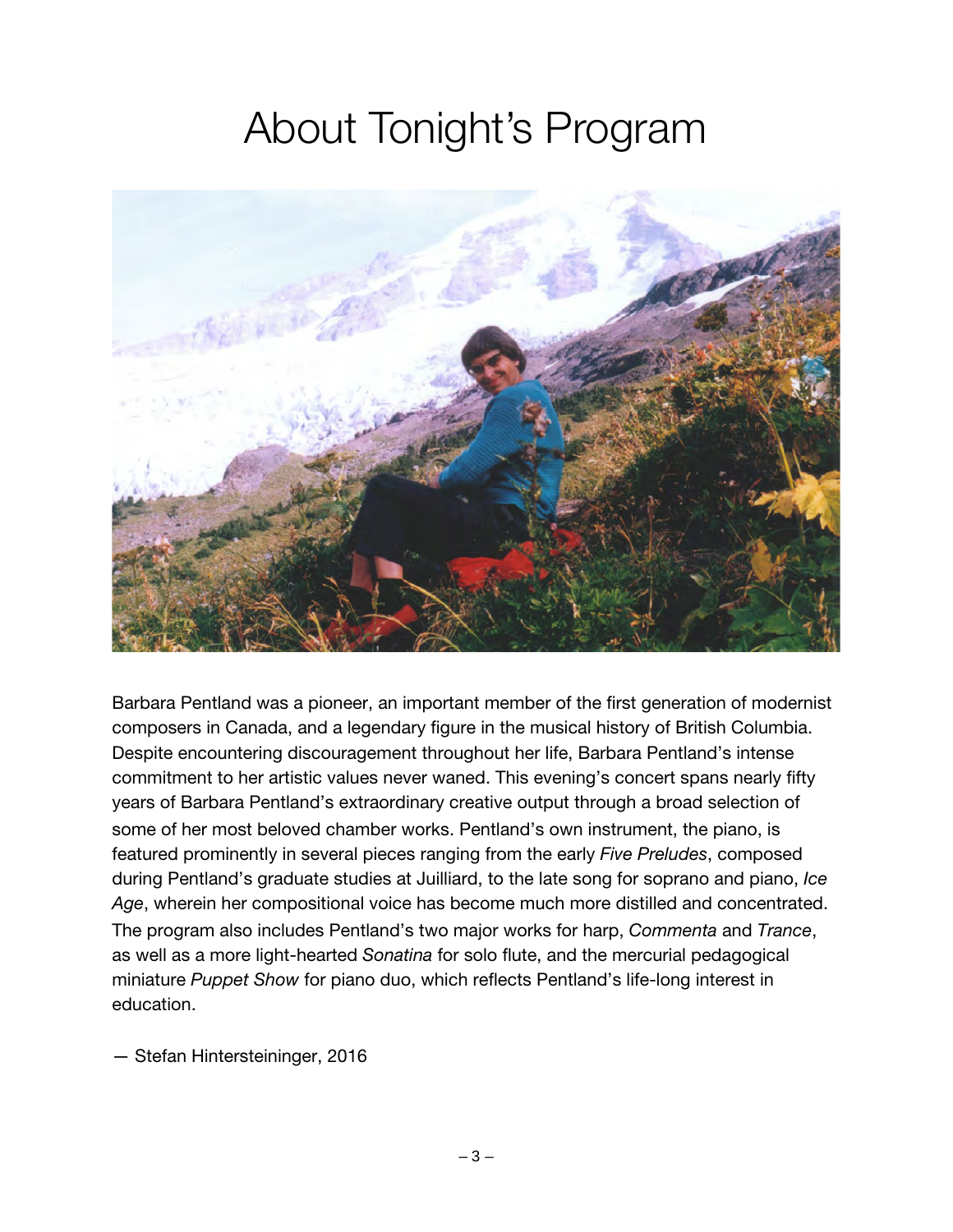## My Introduction to Barbara Pentland



I was first introduced to the music of Barbara Pentland by my teacher, Robert Rogers. Bob, a wonderful pianist and advocate for new music, was a close friend of Dr. Pentland's and an enthusiastic supporter of her work. He played most if not all of her piano music and gave first performances of several of her solo and chamber works. His appreciation of her music was infectious and I came to love the colours and gestures she used in her piano writing. She was a formidable pianist herself and her keyboard pieces reflect this. They are often difficult, but always make sense both technically and musically.

Bob took me to meet Dr. Pentland when I was a high-school student. I remember her as being quiet and friendly. I was so young at the time that I did not fully appreciate the significance of her achievements as a composer. I am impressed now by her commitment to her own music and her insistence on writing it.

Barbara Pentland's music was the first serious new music that I played and it drew me into the world of 20th (and now 21st) century styles. Returning to her music after many years of exploring new works by other composers, I am struck by the strength, integrity and sheer musicality that her pieces exhibit.

It has been a pleasure for me to curate this program. I have enjoyed discovering works I had not heard before. The difficulty for me lay in having to choose amongst so many intriguing pieces of music. Albertina, Jane, Janice, Mark and I all hope you enjoy this program. It has been a delight for us to prepare.

— Barbara Pritchard, 2016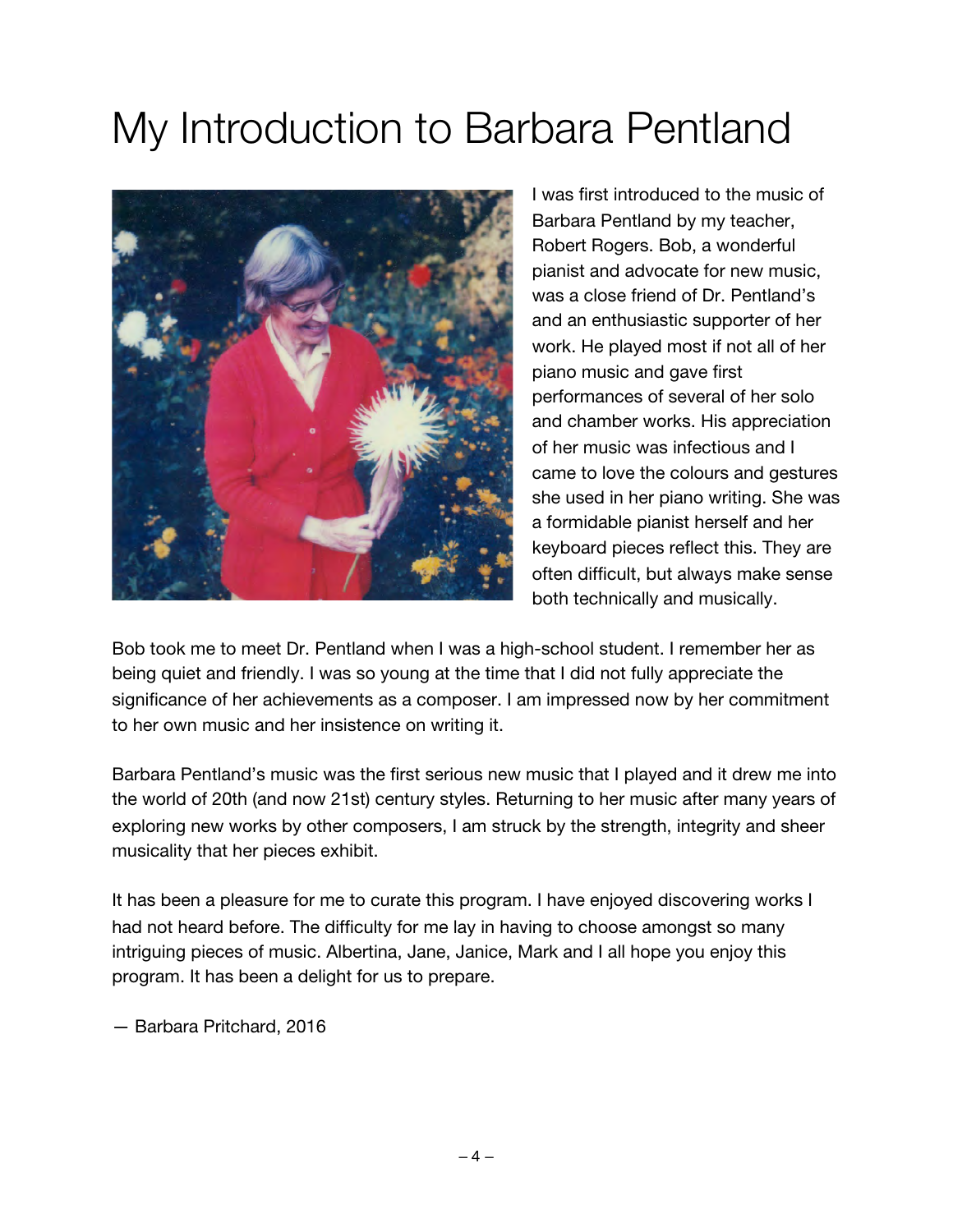## Barbara Pentland



Barbara Pentland (1912–2000) was born in Winnipeg and began to write music at the age of nine, an activity which was met with strong disapproval from her conventional and socially prominent parents. She nevertheless continued to write surreptitiously during her school years in Montreal and was eventually "allowed" to study composition while at finishing school in Paris. In 1936, she received a fellowship enabling her to continue studies at the Juilliard Graduate School in New York.

During the Second World War years Pentland became an instructor at the Royal Conservatory of Music of Toronto and in 1949 she was invited by Harry Adaskin to join the just-founded music department of the University of British Columbia.

Pentland's earliest works are flavoured by the chromatic tradition of the French late-Romantic school of Franck and D'Indy. In the 1930s she became concerned with avoiding the textures and idioms of 19th century music; at that time, she was greatly impressed by the linear focus of early music, and of Gregorian chant in particular. As she began to embrace modernists aesthetics, her work became neoclassical in spirit inspired, if not influenced, by Copland, Stravinsky, and Bartok. After her contact with Schoenberg's pupil Dika Newlin in the late '40s and her introduction to the music of Webern and a sojourn at Darmstadt in the mid-'50s, she adopted serial techniques.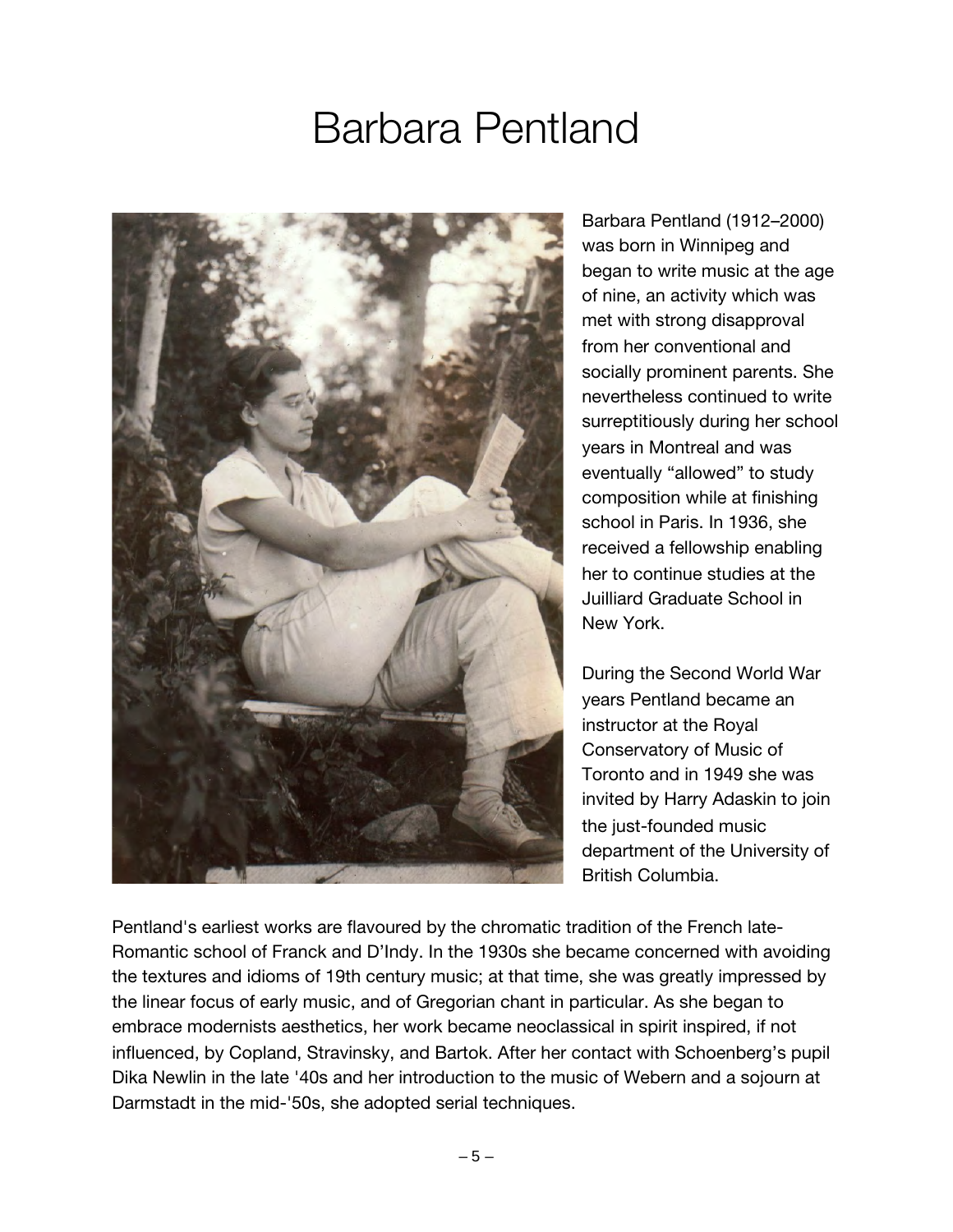By the middle years of the 20th century Pentland saw herself as a committed high modernist and a steadfast partisan of contemporary values. In the 1960s and 1970s, Pentland continued her explorations investigating such then current trends as microtones, "found" texts, directed improvisation, and tape.

Though Pentland was recognized by scholars and many fellow composers as one of the most significant figures in 20th century Canadian music, her work was rarely popular with audiences or a broad spectrum of performers. Pentland wrote her last works almost invariably for members of a loyal coterie of performers in Vancouver and elsewhere who celebrated the quality as well as originality of Pentland's work. Her final years were clouded with ill health, and at the time of her death in the winter of 2000 she had been unable to compose for almost a decade.

— David Gordon Duke, 2003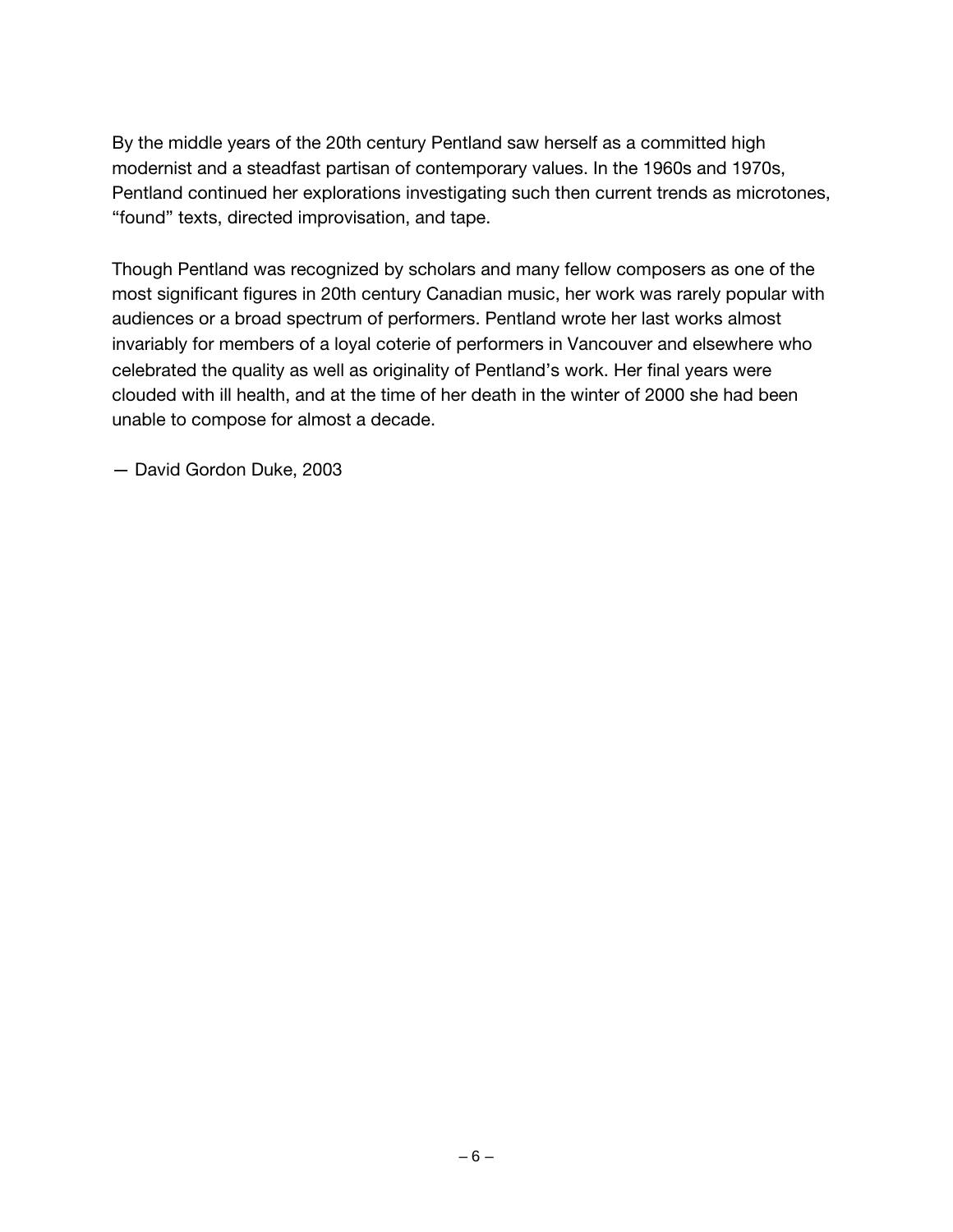## Barbara Pentland Celebration

Artistic Advisor: Barbara Pritchard

#### The Lake

Documentary Film Premiere Written, directed, and produced by John Bolton

#### Five Preludes

I. Prologue • II. Legend • III. Jest • IV. Romance • V. Curtin Jane Hayes, piano

## Sonatina for Solo Flute

I. Andante tranquillo • II. Allegro • III. Allegretto giocoso Mark McGregor, flute

## Ice Age

Janice Isabel Jackson, voice; Barbara Pritchard, piano



## Puppet Show

Jane Hayes and Barbara Pritchard, piano duo

## Let the Harp Speak, from Three Sung Songs

Janice Isabel Jackson, voice; Barbara Pritchard, piano

#### **Commenta**

Albertina Chan, harp

## **Trance**

Mark McGregor, flute; Albertina Chan, harp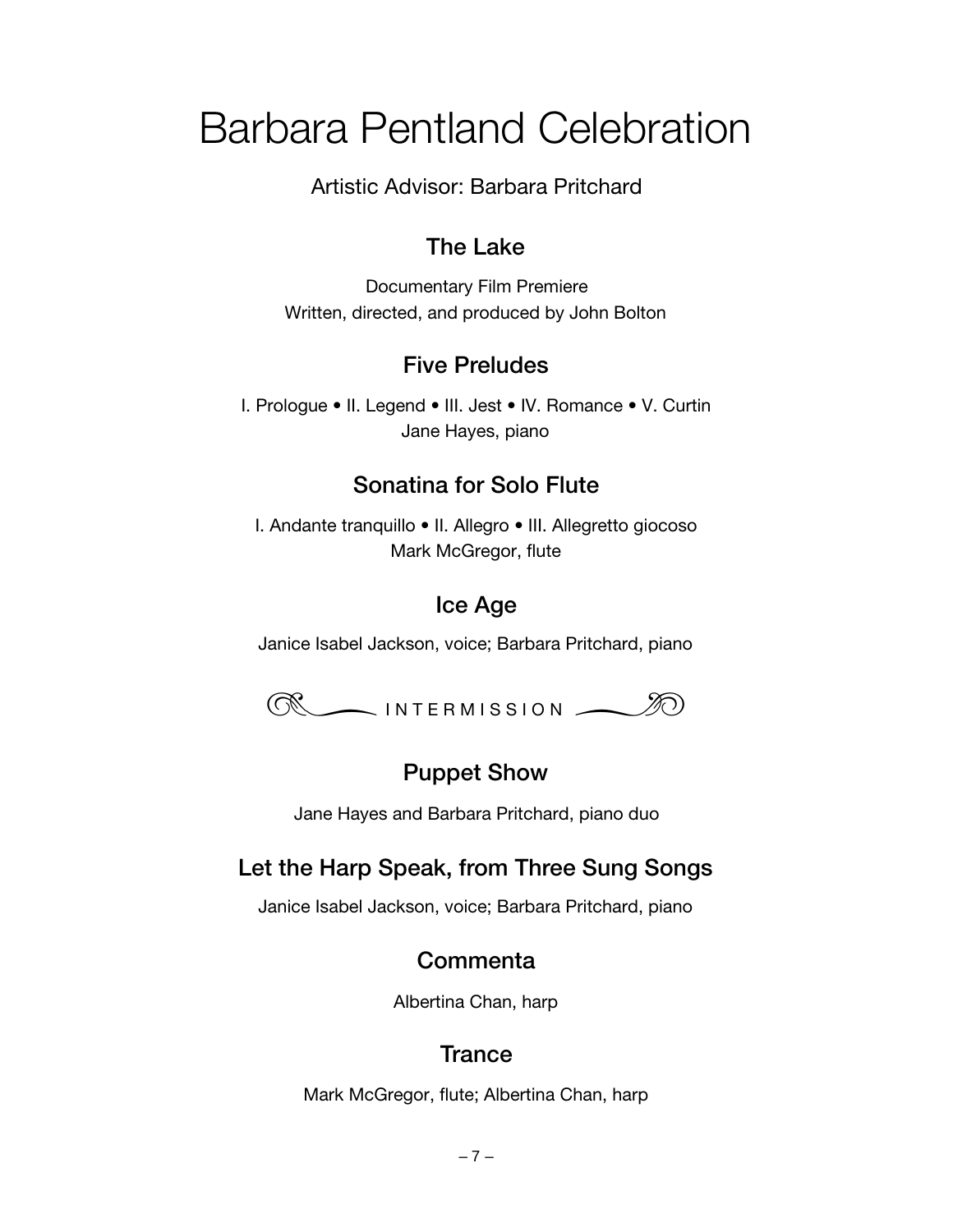### The Lake

*Music by Barbara Pentland; libretto by Dorothy Livesay Composed 1952 in Vancouver, BC.* 

Performers: Angus Bell (John Allison); Kwangmin Brian Lee (Johnny MacDougall); Heather Pawsey (Susan Allison); Barbara Towell (Marie); Turning Point Ensemble conducted by Owen Underhill.

*The Lake* / n'-ha-a-itk is, in a sense, a project and a history that have been 143 years in the making. The steps along the way are the real-life story and interaction of Okanagan pioneers Susan and John Allison with the syilx/Okanagan people in the 1870s: the 1952 creation of a remarkable chamber opera entitled *The Lake* by two of Canada's most distinguished women artists — composer Barbara Pentland and poet Dorothy Livesay; the rediscovery and championing of the opera by soprano Heather Pawsey, eventually leading to the first professional performance by Turning Point Ensemble and Astrolabe Musik Theatre in 2012; and the 'return' of the opera to its authentic location as part of a crosscultural collaboration with Westbank First Nation in 2014.

When the semi-staged version of *The Lake* was mounted in 2012 in Vancouver with James Fagan Tait as director, Jordan Coble from Westbank First Nation skillfully and graciously provided the syilx/Okanagan cultural context in an educational event hosted by Vancouver Opera. syilx/Okanagan elder and cultural leader Delphine Derickson Armstrong attended one of the concert performances in Vancouver, and showed a strong interest in working together. As a result of these interactions, and the long time vision of Heather Pawsey to perform the opera on the historic site of the Allison homestead overlooking Lake Okanagan, the journey towards a jointly created new production was begun. With the generous support of Quails' Gate Winery (currently the site of the original 1873 Allison "Sunnyside Ranch" homestead) and the active participation of Westbank First Nation cultural contributors, audiences experienced a rare connection of culture and place that integrated living and vital syilx/Okanagan traditions with a premiere of a fully staged BC opera in its natural setting.

*Owen Underhill, 2014 / Heather Pawsey, 2016*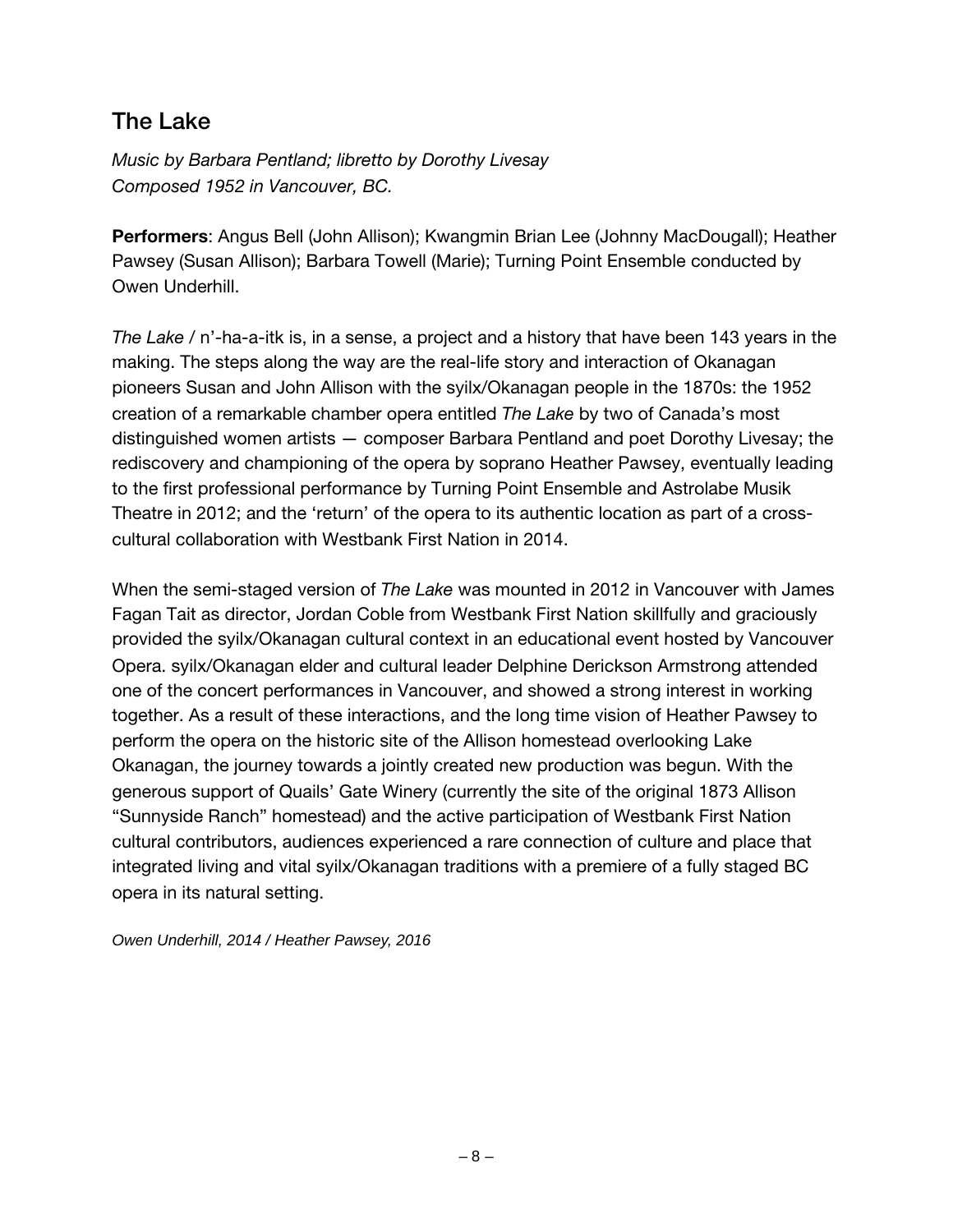## Five Preludes

*Composed 1938 in New York. Duration: c. 9'*

Sensing a need to develop her skills as a composer, Barbara Pentland won a fellowship to the Juilliard Graduate School in 1936 where, for the next two years, she submitted to a course in 16th-century counterpoint under Frederick Jacobi. At the same time, steady encounters with the new music of the day  $-$  of which so much more could be heard in New York than in Winnipeg — incited her to fresh rebellion. Leaving Jacobi, she spent her third year at Juilliard searching for freer and more individual means of expression under the encouraging guidance of Bernard Wagenaar. The works of Hindemith and Stravinsky became a significant influence at this time, combining, as they did, the strong counterpoint which her studies with Gauthiez and Jacobi had taught her to respect and the harmonic resilience and freedom she had come to crave.

The *Five Preludes* were written while Pentland was studying with Bernard Wagenaar at Juilliard. Lively incidental piano pieces in the 19th century tradition, they show Pentland beginning to assimilate dissonance, and Hindemith-like angular rhythms into her previous Franck-influenced style.

*Program note adapted by Stefan Hintersteininger from 1. Barbara Pentland, The Canadian Encyclopedia, article by Betty Nygaard King, John Beckwith, Kenneth Winters, 2006 / 2013; 2. The Pentland Project, program notes by Owen Underhill, 2005.*

## Sonatina for Solo Flute

*Composed 1954 in Vancouver, BC. Duration: c. 8'*

Barbara Pentland's first years in Vancouver were, at the beginning, rather lonely ones; "initially, life in Vancouver was considerably quieter than it had been in Toronto for Pentland, and, though she enjoyed the pioneer spirit felt in Vancouver at the time, she felt the loss of others with the same [artistic] interests as herself."

Someone who might have been a kindred spirit to Pentland was composer Jean Coulthard, who was also on the university's teaching staff at the time. However, the two women never really became more than polite acquaintances. The profound differences between the two composers' styles — Coulthard's traditionalism never meshed particularly well with the staunchly modernist Pentland — and their personalities seemed to hinder the development of a close relationship.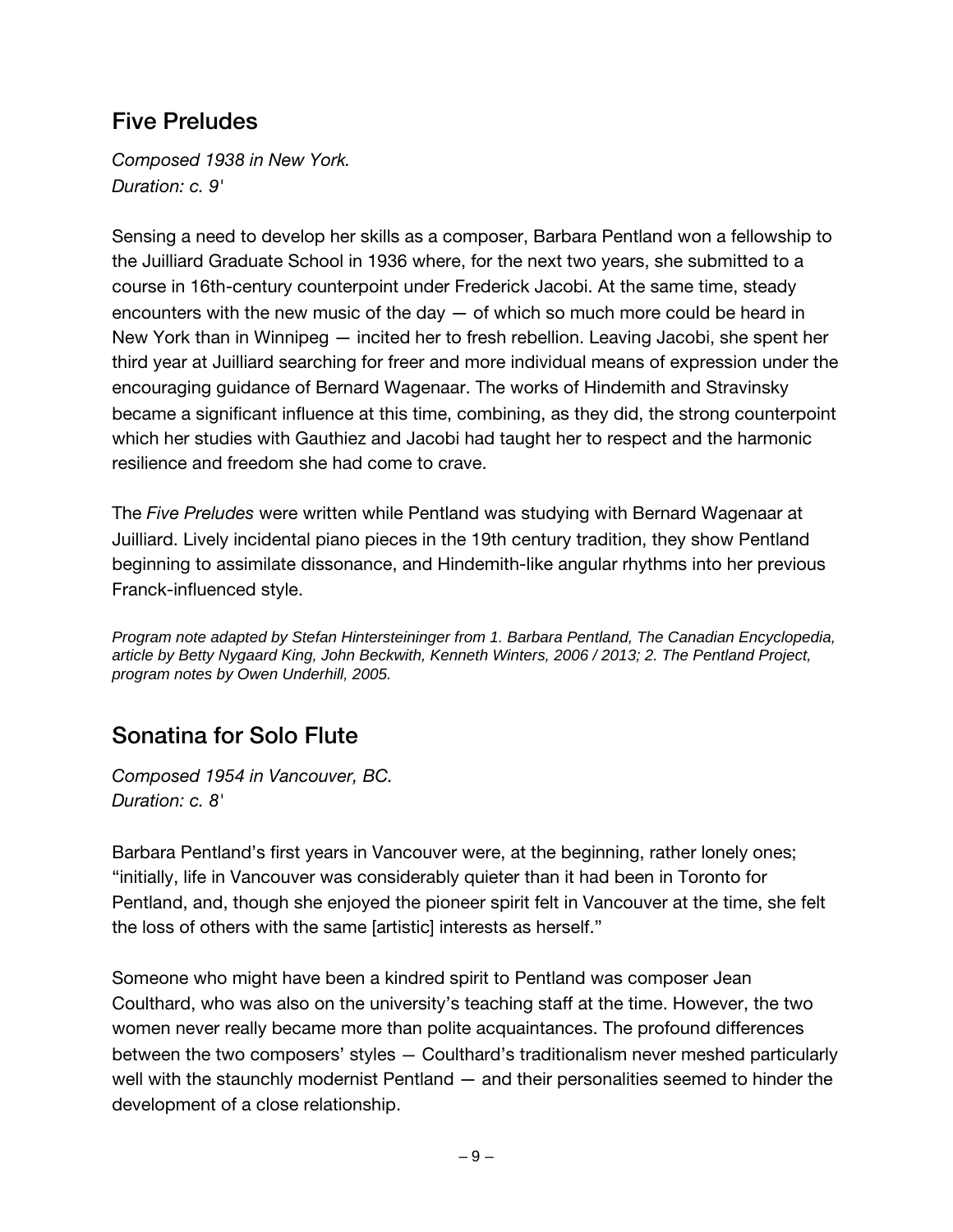Partly through the assistance and encouragement of Harry and Frances Adaskin, however, Pentland scored several successes in the early 1950s, and as more of her works were performed (including the *Sonatina*), she was able to be more optimistic about her new home.

Barbara Pentland's *Sonatina* is the earliest work for solo flute in the Canadian Music Centre collection. It also marks the close of Pentland's compositional style from a strongly neoclassical approach to the incorporation of more contemporary techniques, and (in her words), "a more transparent texture using less but more meaningful material." Pentland made a series of visits to Europe in the 1950s, bringing her into contact with the music of (among others) Anton Webern. The influence of his music on her own creation was remarkable and immediate.

*Sonatina for Solo Flute* is in three contrasting movements: a calm Andante tranquillo, an energetic Allegro, and a playful Allegretto giocoso. The work received its premiere performance in February, 1955, by flautist Jean Murphy (a student of Pentland's) at the Vancouver Art Gallery.

*Program note adapted by Stefan Hintersteininger (2016)*

#### Ice Age

*Composed 1986 in Vancouver, BC. Duration: c. 9'* 

*Ice Age*, for soprano and piano, was composed in 1986 and is the last work Pentland wrote for voice. She chose to set a poem, written in 1975, by Dorothy Livesay (1909–1996), a fellow Winnipegger born just three years before Pentland. Livesay is perhaps "best known as a strong sensitive poet dealing as capably with public and political issues as with personal and intimate emotion and reflection." In addition, she — like Pentland — lived a life of commitment to such issues as militarization, women's experience and environmental concerns.

Livesay also settled in Vancouver and taught at the University of British Columbia, as Pentland did; quite possibly, this physical proximity  $-$  coupled with their similar life experiences and interests in history, politics and the environment — inspired these two women to collaborate on three significant vocal works over the ensuing decades: *The Lake* (1952), a one-act thirty-minute opera interpreting the interactions between early settlers of British Columbia and its First Nations inhabitants; *Disasters of the Sun* (1977), a large-scale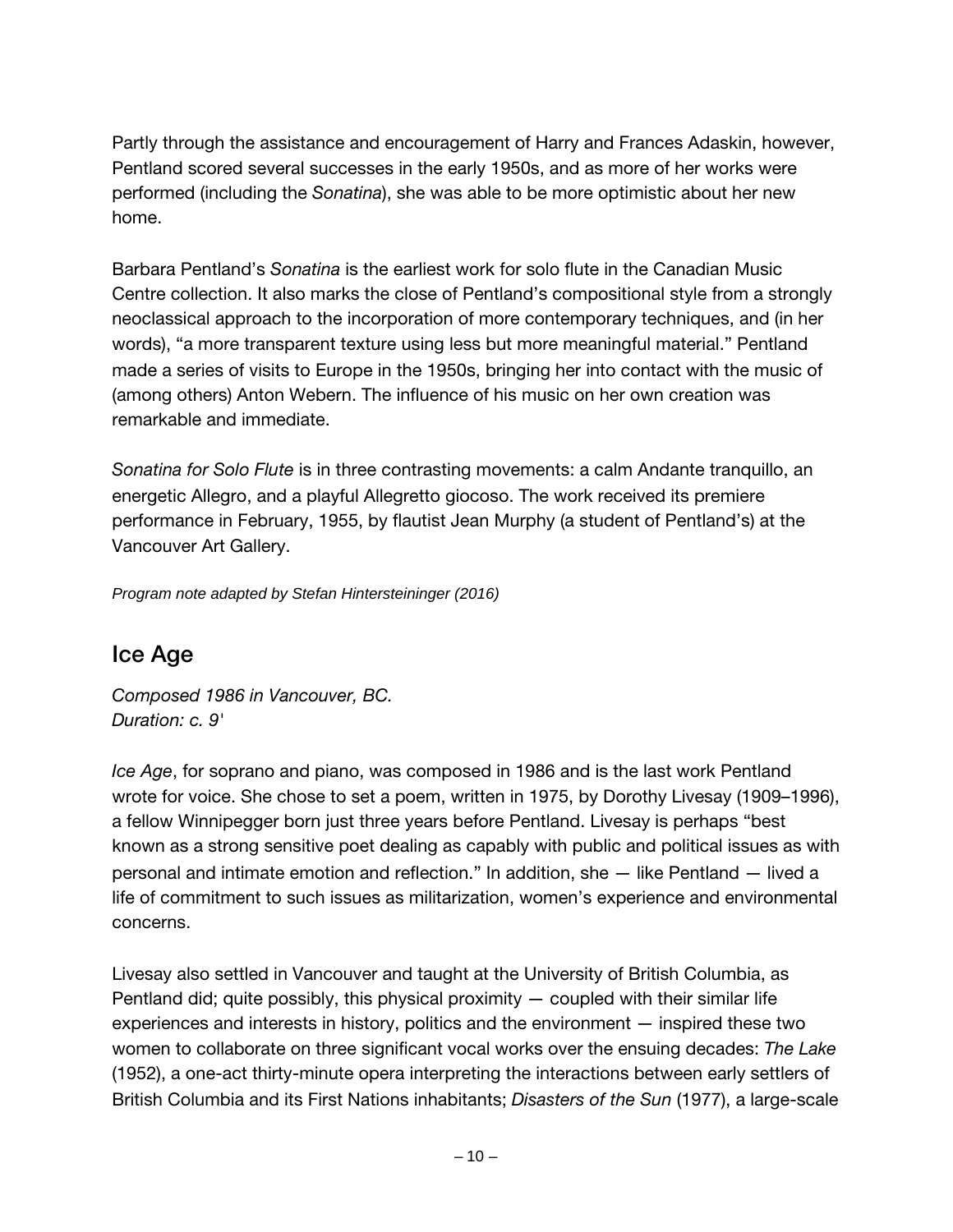dramatic work for voice and chamber ensemble that explicitly explores gender issues; and, finally, *Ice Age*.

Although Pentland was not personally involved in social activism in a political sense, she was certainly a humanist and an engaged artist, deeply affected by political and environmental developments. This engagement is unequivocally present in her dramatic musical illustration of the poem's chilling nuclear war imagery. The music illustrates the helpless, fearsome "nuclear winter scene." Pentland makes use of serial technique in *Ice Age*, however her approach is much freer in this later work than in *Three Sung Songs* from two decades prior.

*Program note excerpted from Catherine Abele's dissertation Barbara Pentland's Songs for Soprano: A Performer's Guide to Selected Major Works, University of Cincinnati, 2015.* 



#### Ice Age

In this coming cold devouring our wheat fields and Russia's there'll be no shadow nor sign of shadow all cloud, shroud endless rain eternal snow

In this coming cold which we have fashioned out of our vain jet-pride, the supersonic planes will shriek destruction upon the benign yin yang ancient and balanced universe Worse than an animal man tortures his prey given sun's energy and fire's blaze he has ripped away leaf bird flower is moving to destroy the still centre heart's power.

Now who among us will lift a finger to declare I am of God, good? Who among us dares to be righteous?

— Dorothy Livesay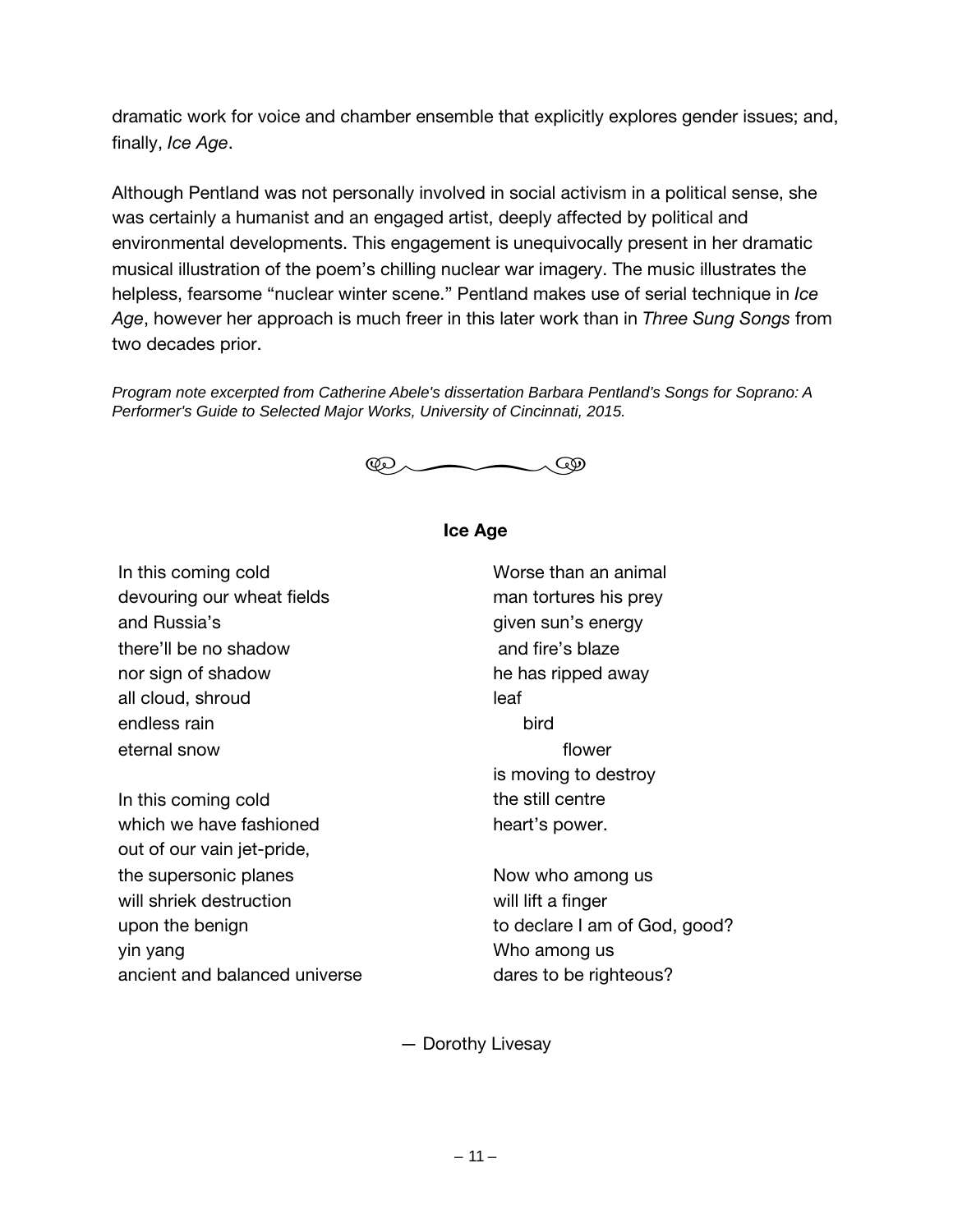### Puppet Show

*Composed 1964 in Vancouver, BC. Duration: 1'*

Barbara Pentland met a kindred spirit, fellow Manitoban, and future champion in Robert Rogers, a young pianist with a keen appetite for contemporary music who had studied with Frances Adaskin in Vancouver before taking a position at the University of British Columbia in 1966. Pentland, a very fine pianist herself, had already written a great deal of music for her own instrument, including duets, but it was really during her association with Rogers that she began to fully explore the possibilities of this form.

At the week-long Festival of the Contemporary Arts in February, 1961, Pentland performed with Robert Rogers in a duo recital of contemporary works. The program included Stravinsky's *Sonata for Two Pianos* and two works by Pentland; *Duets after Pictures* by Paul Klee and *Sonata for Two Pianos*. She made a strong connection with Rogers and began to turn her attention to piano duo repertoire. In the late 1950s and early 1960s, she composed a number of pieces for this medium.

*Puppet Show*, a brief work suitable for student performers, combines Pentland's enthusiasm for the piano duet form with her continuing interest in composing piano music with pedagogical intentions. The piece illustrates in miniature the light-hearted teasing of a Punch and Judy show.

*Program note by Stefan Hintersteininger (2016)*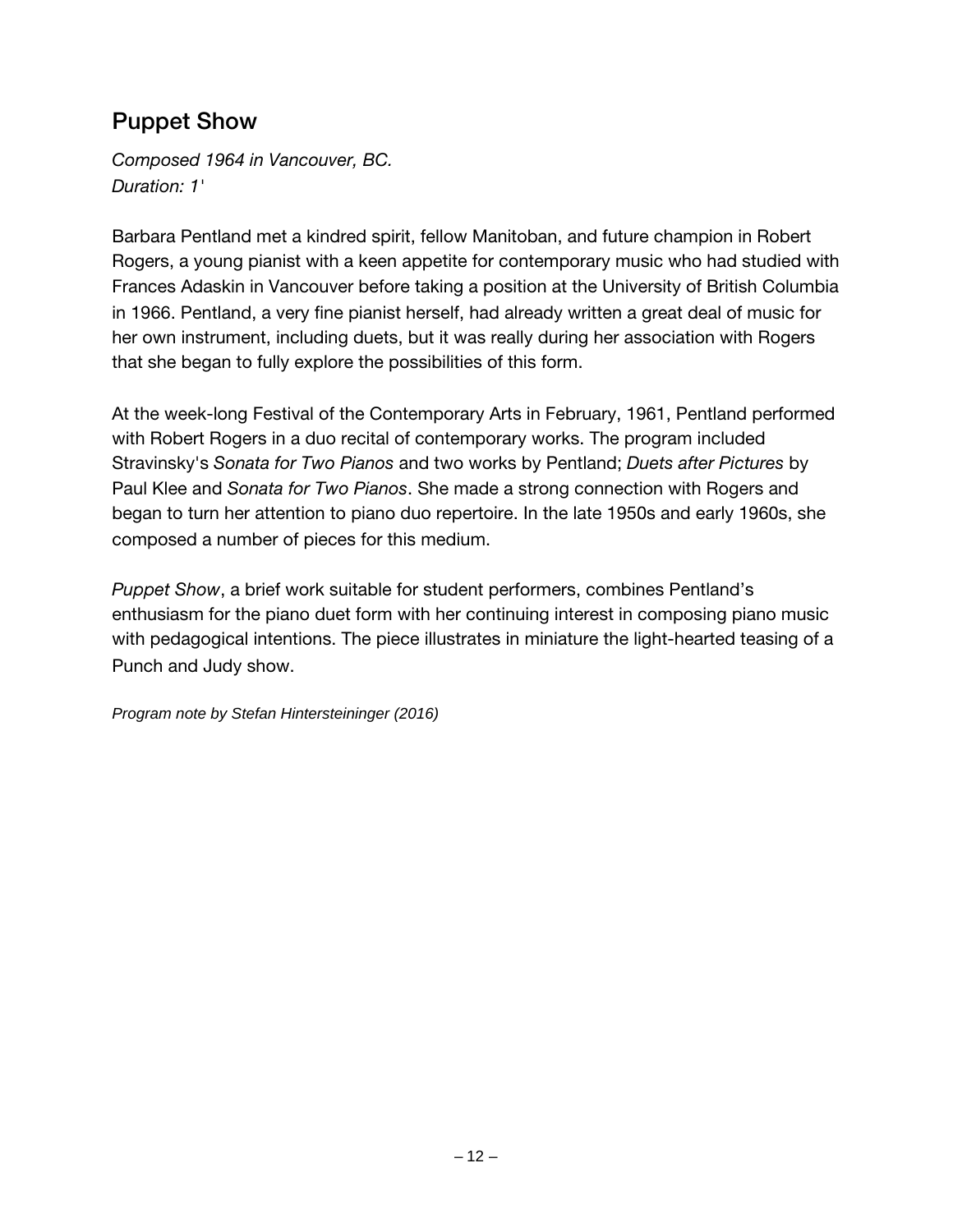## Let the Harp Speak, from Three Sung Songs

*Composed 1964 in Vancouver, BC. Duration: c. 2'15"* 

Of the many modern European works Barbara Pentland was exposed to while participating at the Darmstadt Internationale Ferienkurse fur neue Musik in 1955, it was the music of Anton Webern, in particular, that inspired her shift into a completely new stylistic direction. She began to assimilate Webern's approach, which authors Eastman and McGee describe as being "one of extreme economy in which each pitch, each rhythm, and each tone colour are weighted with infinite care." In a 1968 article in Music Scene magazine, Pentland provides an explanation to interviewer Peter Huse of why this newfound, highly economical, transparent style appealed to her in the years that followed her visit to Darmstadt: "I realized you can say as much with two notes as with 20 if you use the right two in the right place."

The elimination of non-essential notes — a hallmark of this 'Webernesque' approach posed some difficulties for Pentland when it came to writing for the voice, and during the subsequent decades — the 1960s and 1970s — she limited her vocal output to just two sets of songs, both entitled *Sung Songs*, one for solo voice and piano and one for vocal quartet (or chorus).

Eastman and McGee write: "It is not that Pentland [preferred] instrumental writing, but she has experienced some difficulty reconciling her [latest, exceedingly economical style] to the voice. She [believed] that the biggest problem has been finding texts which can work — short, simple, direct lyrics that do not have their own musical rhythm — and that kind of poetry [was] not easily found ... She outlined her difficulties in searching for suitable texts and explained that for this reason 'so many composers today, [the 1960s,] including myself, have turned for song texts to simple translations of ancient Chinese and Japanese lyrics.'"

For this reason, Pentland decided in 1964 to set English translations by Clara M. Candlin of three brief lyrics from the ancient Chinese Sung Dynasty (970–1279), each expressing a single mood or atmosphere. Pentland opted for brief musical settings that match the concise length of the poems.

All three songs capture the 'Webernesque' approach with frequent semitones and their permutations, a lack of rhythmic pulse and definition, single chords and short figures flanked by silence, and continually changing timbre and register, juxtaposing extremes of both.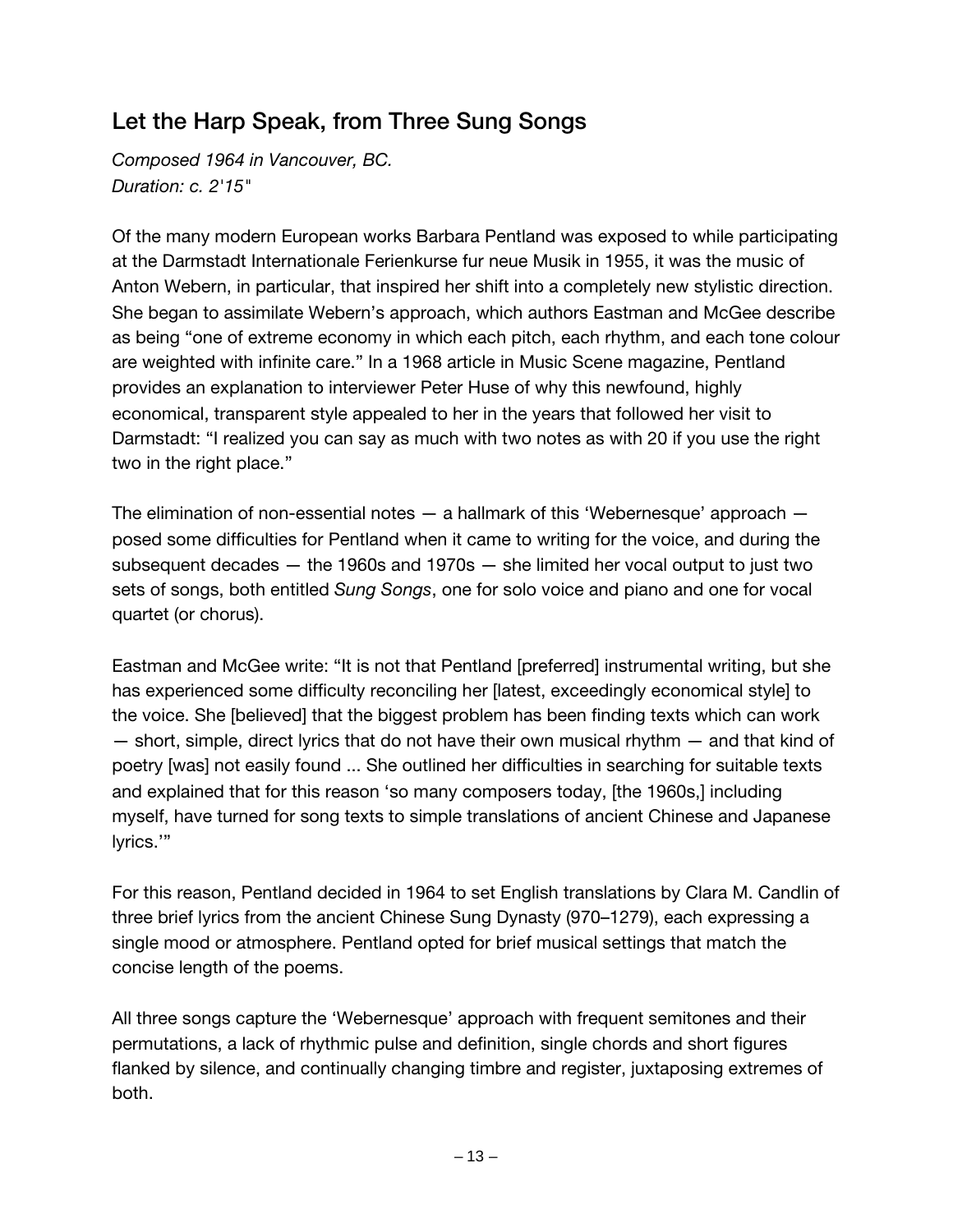The Columbia History of Chinese Literature indicates: "The typical theme of the [tz'u] lyric is love (and almost always love-longing), and the typical musical accompaniment is by stringed instruments ... Yen Chi-Tao is typical of the men who wrote most of the lyrics that have come down to us from the Northern Sung."

In accordance with the above description, the lyrics of *Let the Harp Speak* present the love-longing theme, where the speaker's sorrowful heart longs to reunite with a seemingly distant (either physically or emotionally) loved one.

*Program note excerpted from Catherine Abele's dissertation Barbara Pentland's Songs for Soprano: A Performer's Guide to Selected Major Works, University of Cincinnati, 2015.*



#### Let the Harp Speak

Raindrops bid farewell to clouds and Fall. Flowing streams return not to their springs. Sorrow that remains, When will it cease? Bitter as the kernel of a lotus seed is my heart Curbing tears, I cannot sing. Let the harp strings speak for me. Sing the wish to meet again! Can it be?

— Yen Chi-Tao (A.D. 1100) trans. Clara M. Candlin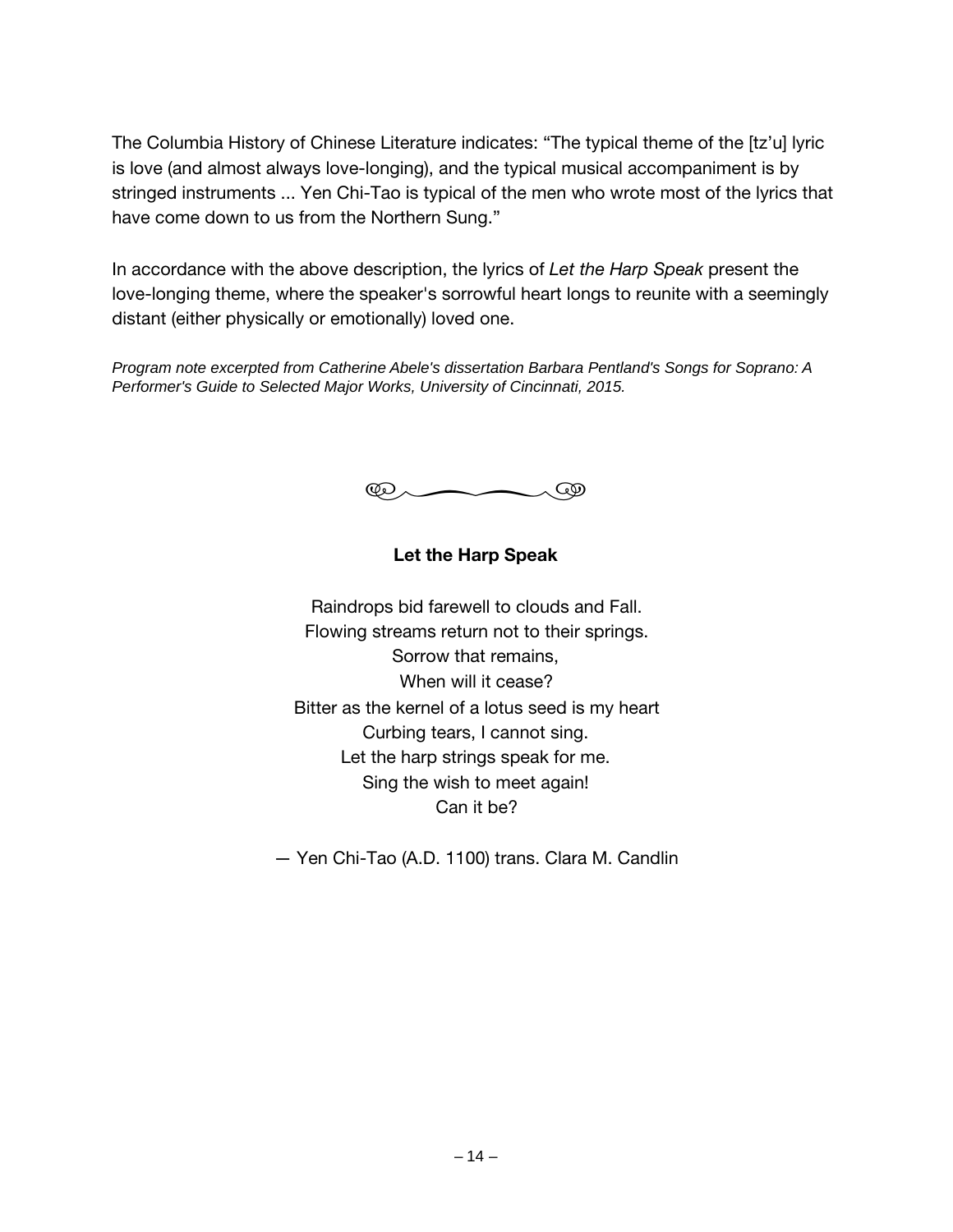### **Commenta**

*Composed 1981 in Vancouver, BC. Duration: c. 8'* 

In the early 1980s, Barbara Pentland told an interviewer that both her musical interests and physical limitations (a spate of illness, declining eyesight) had led her to concentrate on solo and chamber works to the exclusion of larger forms such as the orchestra.

The Latin word 'commenta' is the plural form of 'commentum', meaning an invention or design. Pentland's *Commenta* certainly has the feeling of a freely-associative fantasia. The work, which is Pentland's only piece for solo harp, is stylistically typical of her late output; unsentimental, direct, and completely uncompromising. About *Commenta*, Owen Underhill writes that "Pentland uses thematic chords and sonorities that continually repeat and evolve. The music is at times contemplative, at times impulsive and percussive. Particularly striking is the use of extreme registers, and special harp techniques such as 'thunder', 'falling hail', 'Aeolian tremolo', and pedal glissandi."

The composer's own notes on *Commenta* are as follows: "[the work] was written towards the end of 1980 into '81, my first work for solo harp. It was inspired by the fine playing of Erica Goodman in two previous ensemble works featuring harp, with technical help from Donna Hossack (in Vancouver), former harpist with the Toronto Symphony Orchestra. Structurally the piece can be divided into three main sections, evolving from the bard-like opening and proceeding through contrasting aspects of the theme to a climax. In the second section a rather giocoso fugal elaboration is interrupted by more sober episodes, which lead to a suggestion of tolling bells fading in the distance. The final section recalls some earlier commentary and reaches an aleatory zone where the player has certain freedoms with given tones. A variant of the opening brings the work to a close."

*Commenta* received its premiere performance on June 23, 1982 by its dedicatee Erica Goodman, at the American Harp Society conference in Winston-Salem, North Carolina.

*Program note adapted by Stefan Hintersteininger (2016)*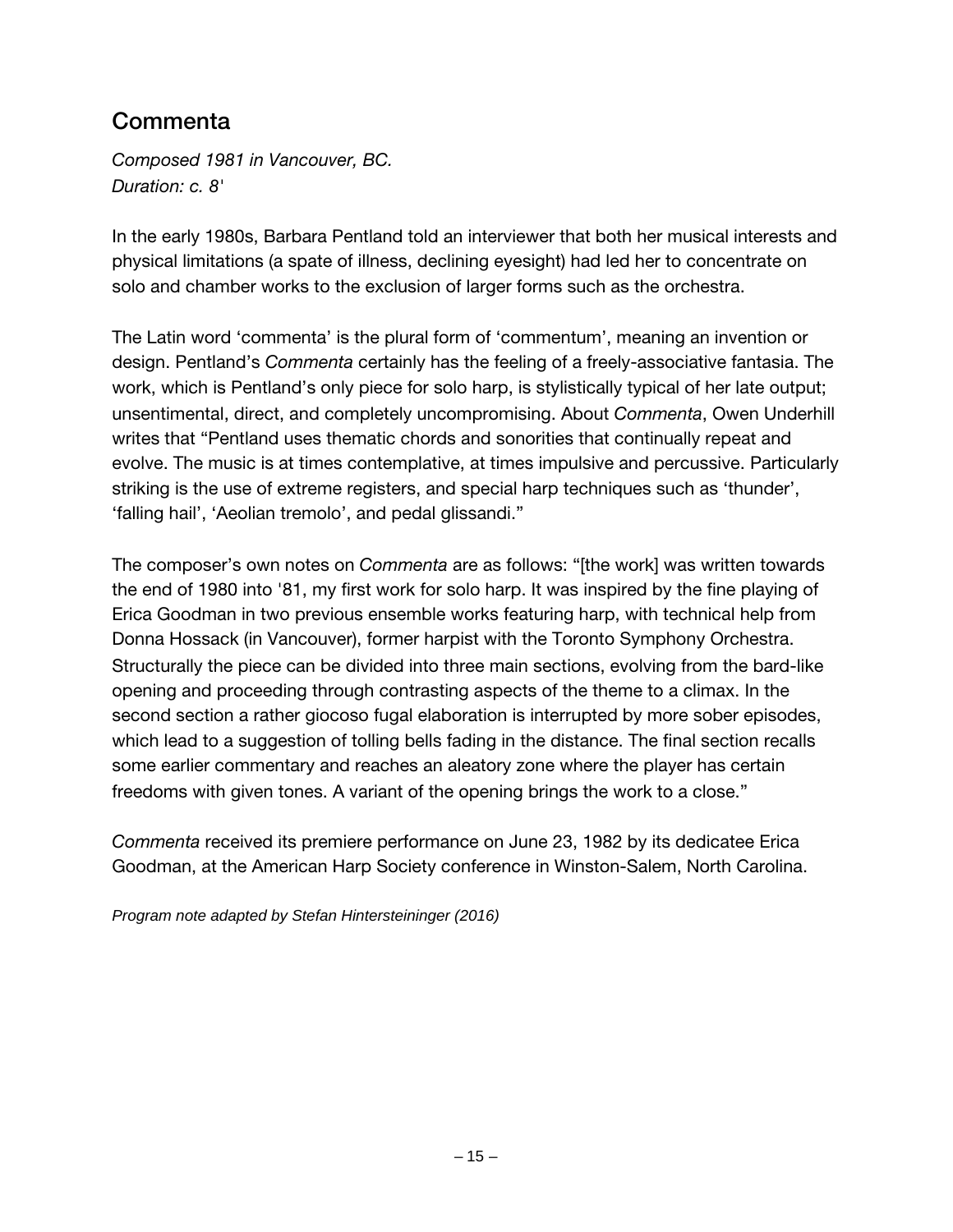#### **Trance**

*Composed 1978 in Vancouver, BC. Duration: c. 9'* 

Barbara Pentland was awarded the Diplôme d'honneur by the Canadian Conference of the Arts in 1977. The citation noted that she had been faced "with ultraconservative attitudes both towards female composers and new means of expression. However," it added, "intolerance from the unthinking has never deterred Pentland ... [She] has contributed to all major categories of music and her catalogue of works is impressive." The citation quoted her remark "There is an element of daring in all great art" and stated, "Such an element runs through much of the music of Barbara Pentland."

Nowhere is this truer than in her later chamber works, of which *Trance* is a prime example. An extended, free-form fantasia, *Trance* is notable for its use of 'aleatoric zones', a classic Pentland notational technique akin to unmetered, unmeasured proportional notation. *Trance* is also remarkable for its theatrical elements; the flautist is directed to begin playing from offstage, and to gradually move towards the stand (as though in a trance). The aleatoric zones are interspersed with more active, rather scherzando sections. The work employs microtones in the flute part, and percussive extended techniques in the harp writing.

The work received its premiere performance in the late 1970s by Barbara Pentland's trusted friends and collaborators, flautist Robert Aitken and harpist Erica Goodman.

*Program note adapted in part by Stefan Hintersteininger from Barbara Pentland, The Canadian Encyclopedia, article by Betty Nygaard King, John Beckwith, Kenneth Winters, 2006 / 2013.*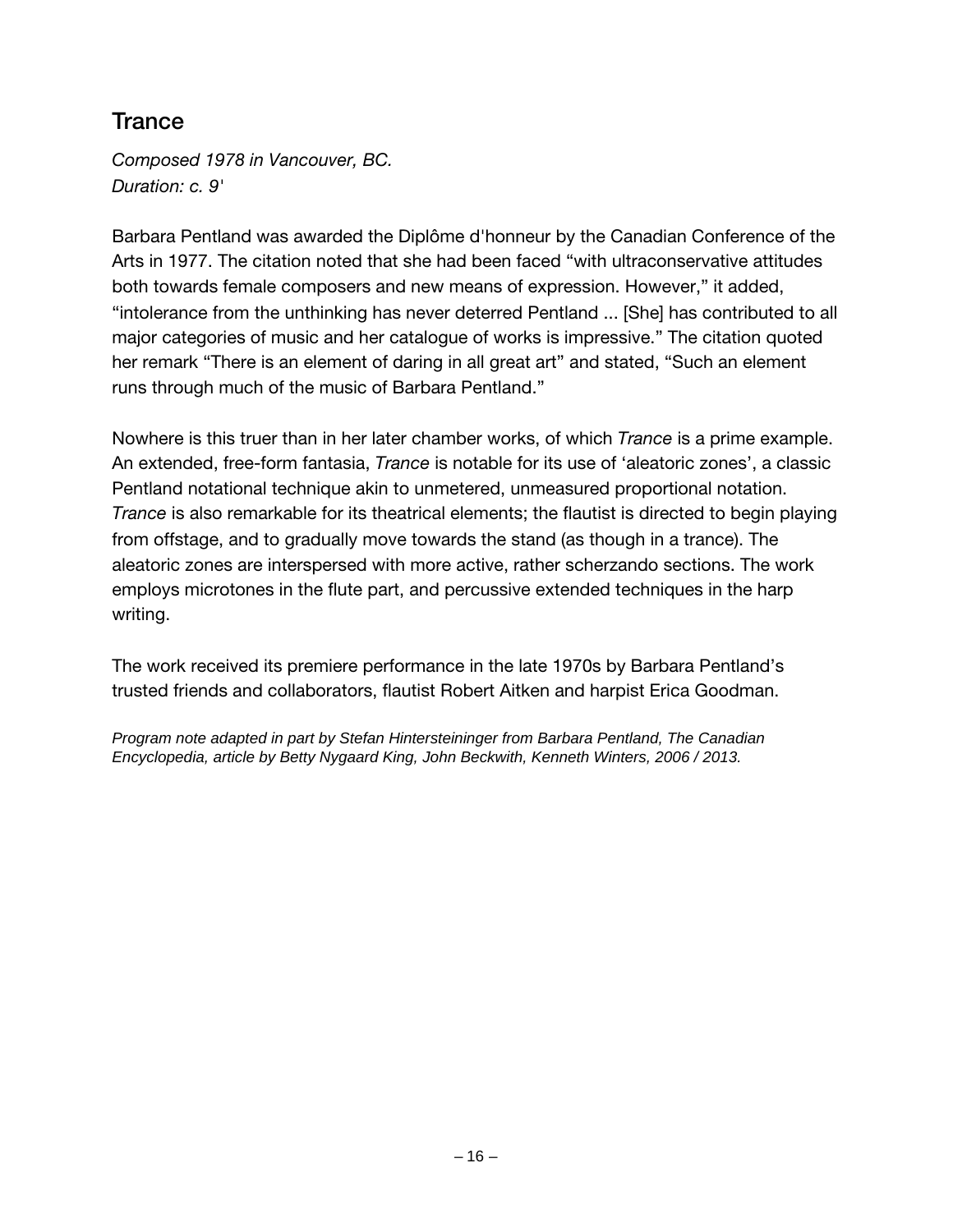### John Bolton, Filmmaker

John Bolton is an award-winning filmmaker from Vancouver, Canada, preoccupied with revelation, consolation and transcendence, sometimes even in that order. He produces, writes and directs dramas, documentaries, performing arts pieces and the occasional disaster film through his production company Opus 59 Films. John's most recent films are the feature length "musical docudrama" *AIM FOR THE ROSES* (in association with the Canada Council for the Arts and the British Columbia Arts Council), about Canadian musician Mark Haney and Canadian stuntman Ken Carter,



which had its world premiere at Hot Docs and which was DOXA's opening night film; and the short documentary *DEBRIS* (for the National Film Board of Canada), about Tofino, BCbased "intertidal artist" Pete Clarkson and the making of his most ambitious and personal project to date — a memorial to the 2011 Great East Japan Earthquake & Tsunami, made entirely out of marine debris from the disaster — which had its world premiere at the Vancouver International Film Festival.

#### Albertina Chan, Harp

Harpist Albertina Chan is a versatile musician, active in both the contemporary and classical realms. She has been featured performing concertos by Handel, Vivaldi, and Wagenseil with A Company of Instruments Baroque Orchestra as well as the Mozart *Concerto for Flute and Harp* benefitting the Dalit Foundation of Canada. As a chamber and orchestral musician, Albertina has performed and premiered works with the Vancouver Symphony Orchestra, the Turning Point Ensemble, Music on Main, the Erato Ensemble, the Vancouver Film Orchestra, the Vancouver



Cantata Singers, as well as for touring performers including Idina Menzel and The Tenors. She performs extensively with CORDEI, a harp and violin duo she founded with violinist Janna Sailor which is committed to performing the works of Canadian composers. Albertina earned her Master of Music with Judy Loman at the University of Toronto and her Bachelor of Music with Jennifer Swartz at McGill University. Previously, she studied in Vancouver with Rita Costanzi and Elizabeth Volpe. Her playing has been recognized and awarded in competitions held by the American Harp Society. Albertina also earned her Doctor of Dental Surgery while at the University of Toronto, and recently opened her own office Dolce Dental in Vancouver.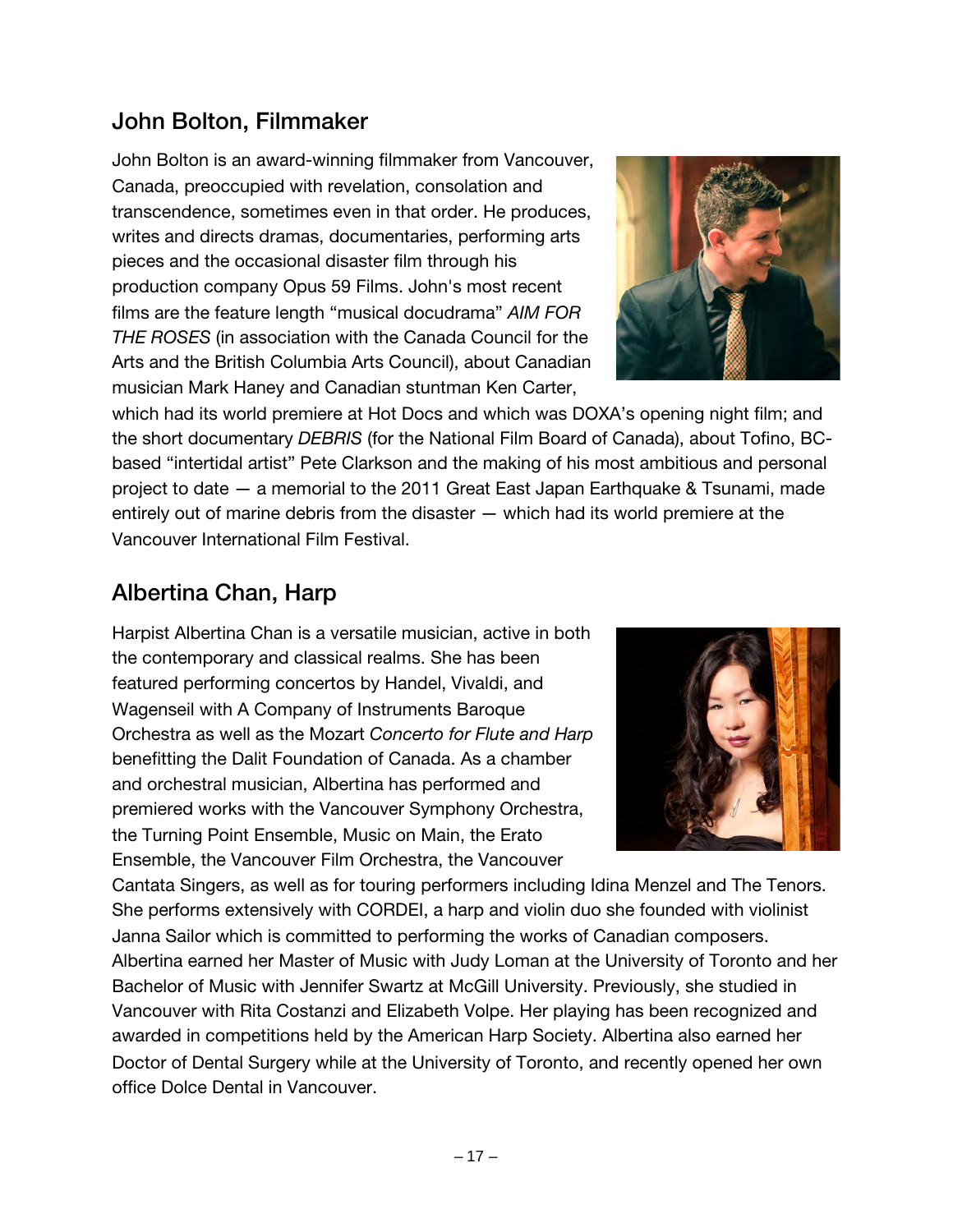#### Jane Hayes, Piano

Since her debut with the Toronto Symphony, Jane Hayes' concerts have taken her across Canada, the United States, Europe and Mexico. An active recording artist, she has 17 CDs available on the Fanfare, EMI, Centrediscs, ATMA, Artifact, CBC-Musica Viva and CBC SM5000 labels. In addition to her position as Director of Keyboard Studies at Kwantlen Polytechnic University in Langley, Jane maintains a busy performing schedule as soloist, collaborator, and chamber musician and founding member of the Turning Point Ensemble, the Yarilo Ensemble and Sea and Sky with



clarinetist François Houle. Beyond her active performing schedule, Jane is a dedicated teacher and educator. A faculty member at Kwantlen Polytechnic University since 1993, Jane was the recipient of the 2015 Kwantlen Faculty of Arts Distinguished Teaching Award given for outstanding achievement in her field as noted by students. As a proponent of Canadian music, she released a teaching edition and recording of early piano works by Barbara Pentland in 2010 which is available through Avondale Press. She is in demand as an adjudicator, competition judge and clinician throughout Canada, and is past president of the Canadian Music Festival Adjudicators' Association.

#### Janice Isabel Jackson, Voice

Janice Isabel Jackson has sung over 200 world premieres, including many works written specifically for her, and performed with contemporary music ensembles and in concert halls around the world — Beijing, Paris, Vienna, Amsterdam, Hamburg, Torino, Toronto, Montreal, New York, Berlin, Johannesburg, Cape Town and more. She has appeared in countless contemporary music festivals including the November Festival (Ghent), Wien Modern (Vienna), Ludwigs Lust (Hamburg), The Proms (Amsterdam), IRCAM (Paris), Big Torino 2000 (Turin), the Diem Festival of



Electro-acoustic music (Denmark), and the Scotia Festival of Music (Nova Scotia). She is also the Artistic Director of the Halifax-based contemporary vocal music society Vocalypse Productions, through which she has produced many new works such as Tim Brady's new opera *Ghost Tango* (2015) for 2 singers and electric guitar. She recently spent 5 weeks at the Banff Arts Centre as a musician in residence. She has received recognition for her contribution to Nova Scotian culture from The Honorable Myra A. Freeman, Lieutenant Governor, as well as an Established Artist Award through Arts Nova Scotia.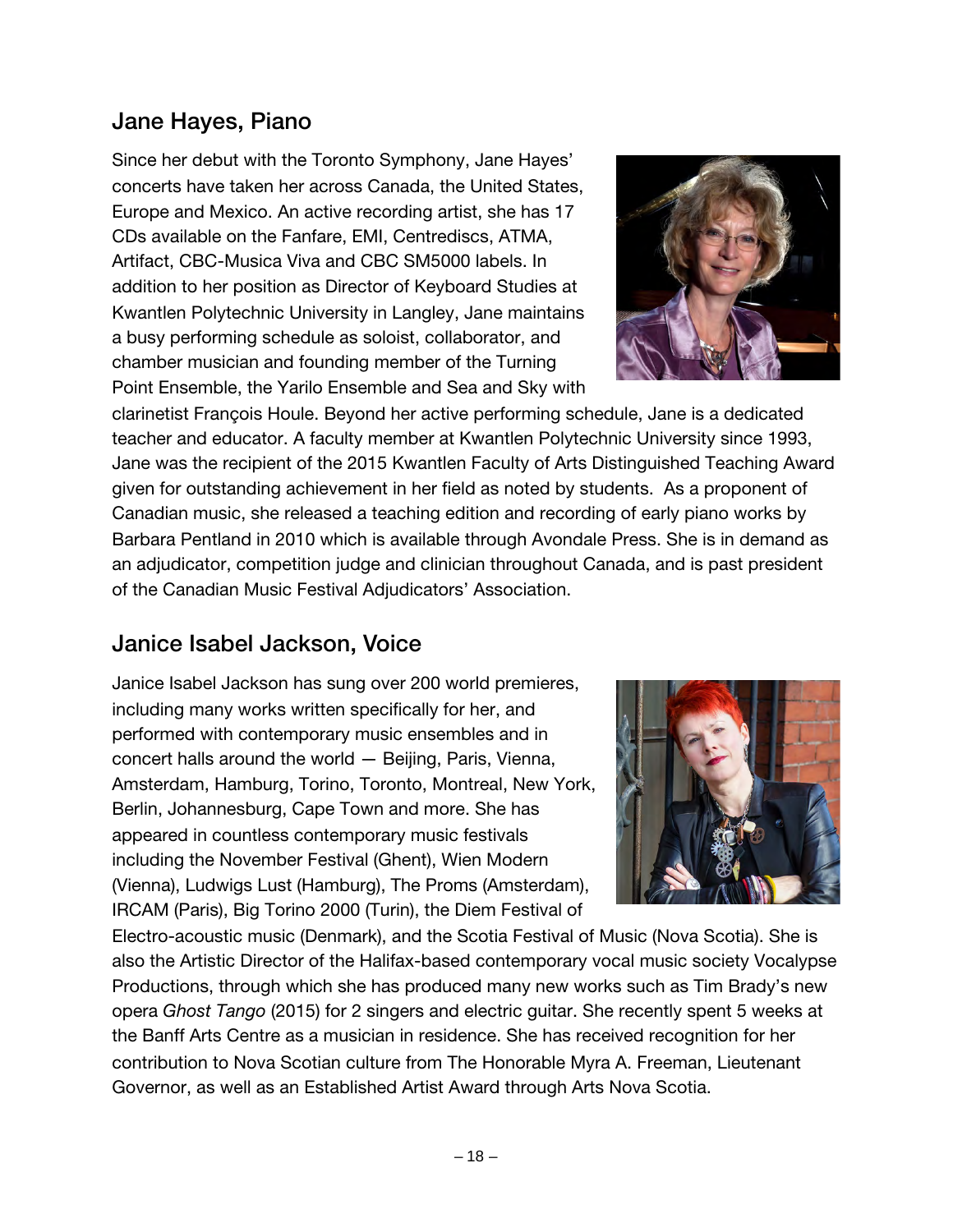## Mark McGregor, Flute

Described as a flutist of "huge physical energy," Mark Takeshi McGregor has performed across North America, Europe, Australia, and Israel, including appearances at Festival Montréal-Nouvelles Musique, Music Gallery (Toronto), Vancouver New Music Festival, New Works Calgary, Le Hum (Moncton), Athelas New Music Festival (Copenhagen), and the Internationale A•DEvantgarde-Festival (Munich). An outspoken advocate of new music, Mark is the principal flute of the Aventa Ensemble in Victoria and one-half of the Vancouver-based Tiresias Duo with



Rachel Iwaasa. McGregor has given the premiere performances of Anna Höstman's flute concerto Trace the Gold Sun with the Victoria Symphony, concertos by Piotr Grella-Mozejko and James Beckwith Maxwell with the Aventa Ensemble, and two new works written especially for him by the British composer Michael Finnissy. Recent and upcoming commissions include new works by key Canadian composers including Michael Oesterle, Nicole Lizée, and Paul Steenhuisen.

## Barbara Pritchard, Artistic Advisor / Piano

Barbara Pritchard specializes in performing piano music from the 20th and 21st centuries. While living in Toronto, she played with the Arraymusic and Continuum ensembles, and for several years she was a faculty member in the Banff Centre's summer program. Since moving to Halifax in 1998, Ms. Pritchard has established herself as a soloist and chamber musician, giving many recitals with the help of grants from the Canada Council and Arts Nova Scotia. She has returned to Toronto several times for performances, including a solo recital at the St. Lawrence Centre in January



2015 (presented by New Music Concerts and Music Toronto). In November 2015, in recognition of her contributions to cultural life in Nova Scotia, Ms. Pritchard received an Established Artist Recognition Award from the Creative Nova Scotia Leadership Council. Her third CD, *Toccata* (2012), was nominated for a 2014 ECMA Award: Classical Recording of the Year. *Toccata* was also chosen as one of Musical Toronto's Top Ten Albums of 2012.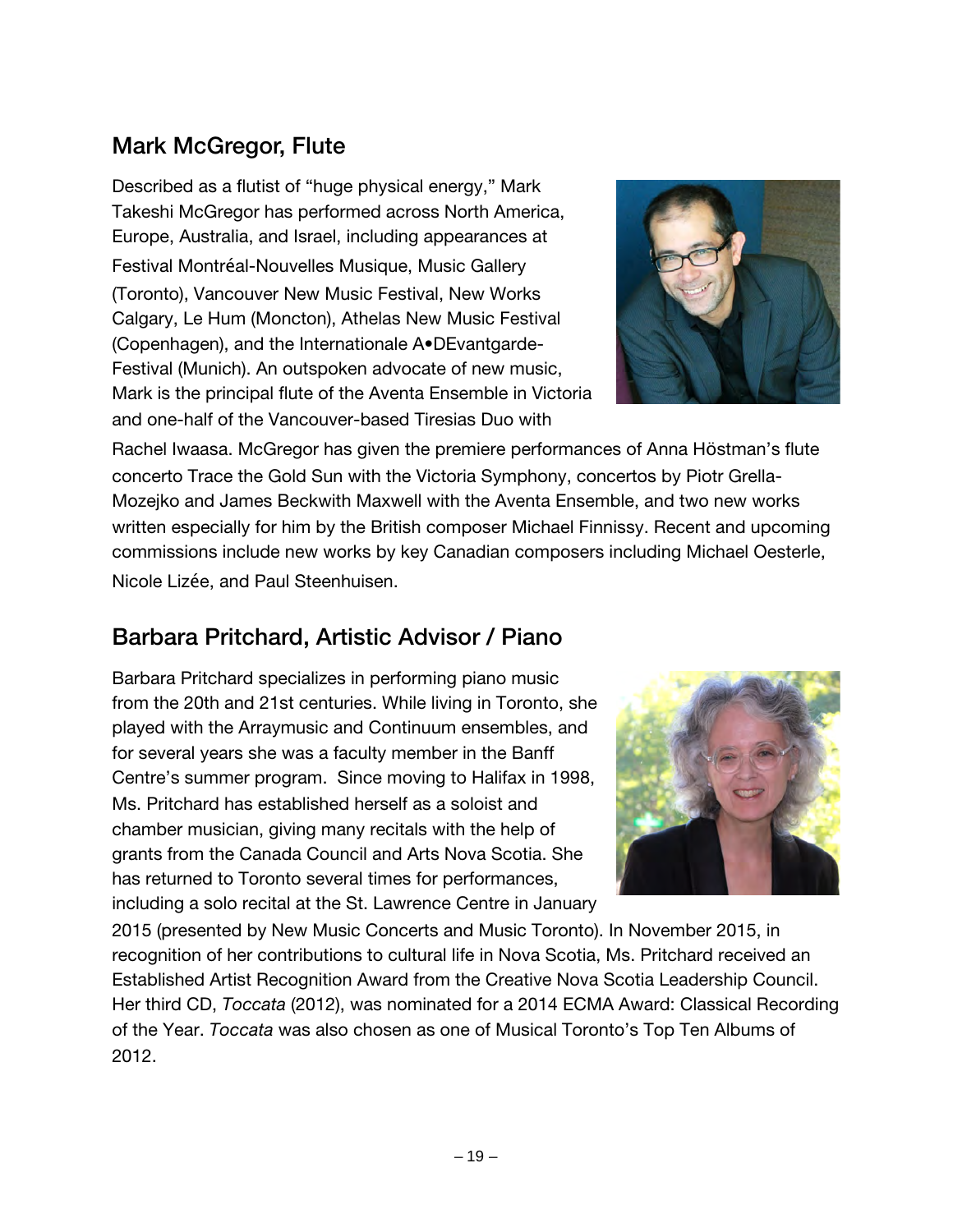## BC Associate Composers

Murray Adaskin\* Peter Allen Mark Armanini Edward Arteaga John L. Baker Michael Conway Baker Sergio Barroso Martin Bartlett\* Hal Beckett Marcel Bergmann Peter Berring Diane Berry Wallace Berry\* Adil Bestybaev Keon Birney Dániel Péter Biró Dean Blair Daniel Brandes Taylor Brook Stephen Brown Robert Buckley Lloyd Burritt Michael Bushnell Jennifer Butler Christopher Butterfield Patrick Carpenter John Celona Dorothy Chang Stephen Chatman Justin Christensen Timothy Corlis Jean Coulthard\* Paul Crawford Andrew Czink Janet Danielson Bruce Davis Moshe Denburg Paul M. Douglas\* David Gordon Duke Wolf Edwards

Arne Eigenfeldt Jean Ethridge Itamar Erez Nicholas Fairbank Dennis Farrell Douglas Finch Hugh Fraser William George Stephen R. Gibson Yvonne Gillespie Marcus Goddard Theo Goldberg\* Martin Gotfrit Iman Habibi Jaap Hamburger Keith Hamel Mark Hand Ronald Hannah Peter Hannan Joan Hansen Hubert Klyne Headley\* Edward Henderson François Houle Peter Huse John-Paul Christopher **Jackson** Daniel Janke Euphrosyne Keefer\* Elizabeth Knudson Rudolf Komorous John Korsrud Christopher Kovarik Rupert Lang Grace Jong Eun Lee Jacqueline Leggatt Frank Levin Christopher Ludwig Ramona Luengen Leila Lustig Colin MacDonald Don Macdonald

David K. MacIntyre Miklos Massey James Maxwell Ian McAndrew Ian McDougall Robert George **McKenzie** Lisa Cay Miller Jared Miller John Mills-Cockell Diane Morgan Morley\* Glen Morley\* Jocelyn Morlock Bernard Naylor\* Larry Nickel Christopher Tyler Nickel Jordan Nobles John Oliver Dubravko Pajalic Michael Park Alexander Pechenyuk Barbara Pentland\* Anita Perry Katya Pine Arthur Polson\* Robert Pritchard Randy Raine-Reusch Imant Raminsh Jan Randall Christopher Reiche Dale Reubart\* Sylvia Rickard Jeffrey Ryan Farshid Samandari Alfredo Santa Ana Daniel Scheidt Frederick Schipizky Douglas Schmidt Ernst Schneider Duncan Schouten

Sabrina Schroeder Rodney Sharman Evgeny Shcherbakov Jon Siddall Chris Sivak Bruce Sled Anita Sleeman\* Douglas Gwynn Smith Judy Specht Paul Steenhuisen Tobin Stokes Fred Stride Brian Tate Scott Andrew Taylor Keith Tedman Michael Tenzer Steve Tittle Edward Top Bramwell Tovey Jill Townsend Barry Truax Rita Ueda Owen Underhill Catalin Ursu Leslie Uyeda Sean Varah Jon Washburn Eugene Weigel\* Neil Weisensel Elliot Weisgarber\* Hildegard Westerkamp Charles M. Wilson Wes R. D. Wraggett Ryszard Wrzaskala Xiao-ou Hu Jin Zhang Rui Shi Zhuo

*\* Deceased*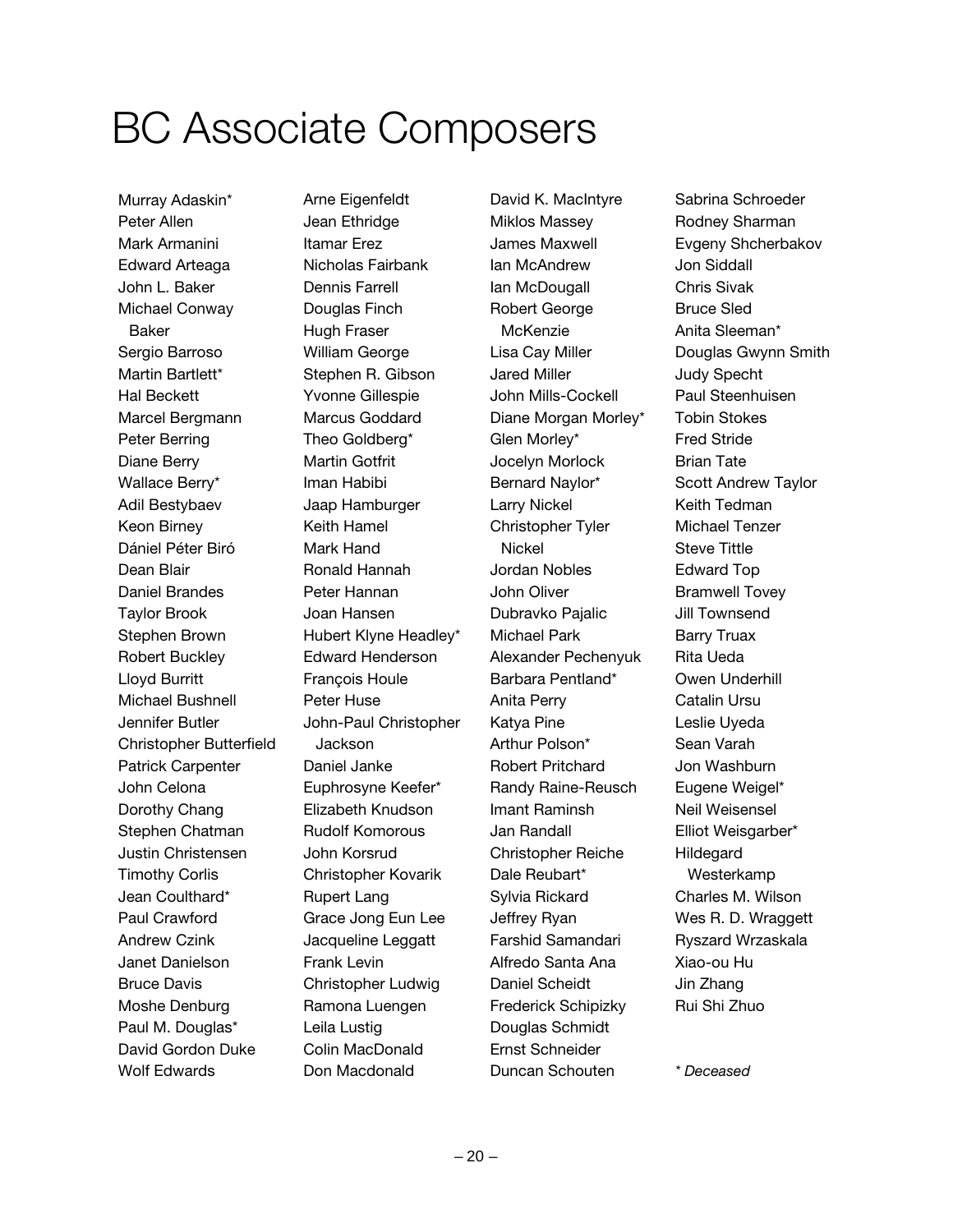## Thank You

The Canadian Music Centre in BC depends on the generosity, kindness and dedication of a close-knit family of patrons, volunteers, foundations, corporations and government agencies to help us champion Canadian music in BC. Thank you!

#### COMPOSERS CIRCLE

Murray & Dorothea Adaskin Jane Coop & George Laverock

#### PERFORMERS CIRCLE

Martha Lou Henley Dr. William & Mrs. Lorna Orr Bruce Munro Wright

#### **BENEFACTORS**

Sean Bickerton & Tom Hudock Dr. Robert Pritchard Ernst Schneider

#### PATRONS

Jesse Read

#### **MEMBERS**

Kathleen Bjorseth Paul Boughen Kara Gibbs Virginia Lowrie Keith & Jennifer Macleod Sylvia Rickard Glenn Sutherland

#### **CONTRIBUTORS**

Elizabeth & Marcel Bergmann Sandra Bower Dr. Rachel Iwaasa Frank Levin Dubravko Pajalic Jon Washburn

#### SPECIAL THANKS

Barbara Pentland Estate Ann Pentland

#### PUBLIC SUPPORT

City of Vancouver Province of BC BC Arts Council Government of Canada Canada Council Heritage Canada

#### FOUNDATION SUPPORT

Deux Mille Foundation FACTOR Martha Lou Henley Foundation SOCAN Foundation Vancouver Foundation

#### CORPORATE SUPPORT

The Avondale Press CBC Vancouver C-PAK KultureShock.Net Peak Products

#### CMC BC TEAM

Sean Bickerton, BC Director David McLaughlin, Operations Manager Stefan Hintersteininger, BC Head Librarian Christopher Reiche, Victoria Engagement Leader Cathleen Gingrich, Development Consultant William Orr, Curator of Digital Archive Greg Soone, Archive Information Architect

#### BC REGIONAL ADVISORY **COUNCIL**

George Laverock, Chair Dr. Keith Hamel, Vice Chair Rudy Bootsma, Honoury **Treasurer** Owen Underhill, Past Chair Kara Gibbs Edward Henderson Francois Houle Dr. Rachel Iwaasa Sharman King Sasha Koerbler Catherine Fern Lewis Susan Wong Lim Mark McGregor Dr. William Orr David Owen Heather Pawsey Dr. Robert Pritchard Jesse Read